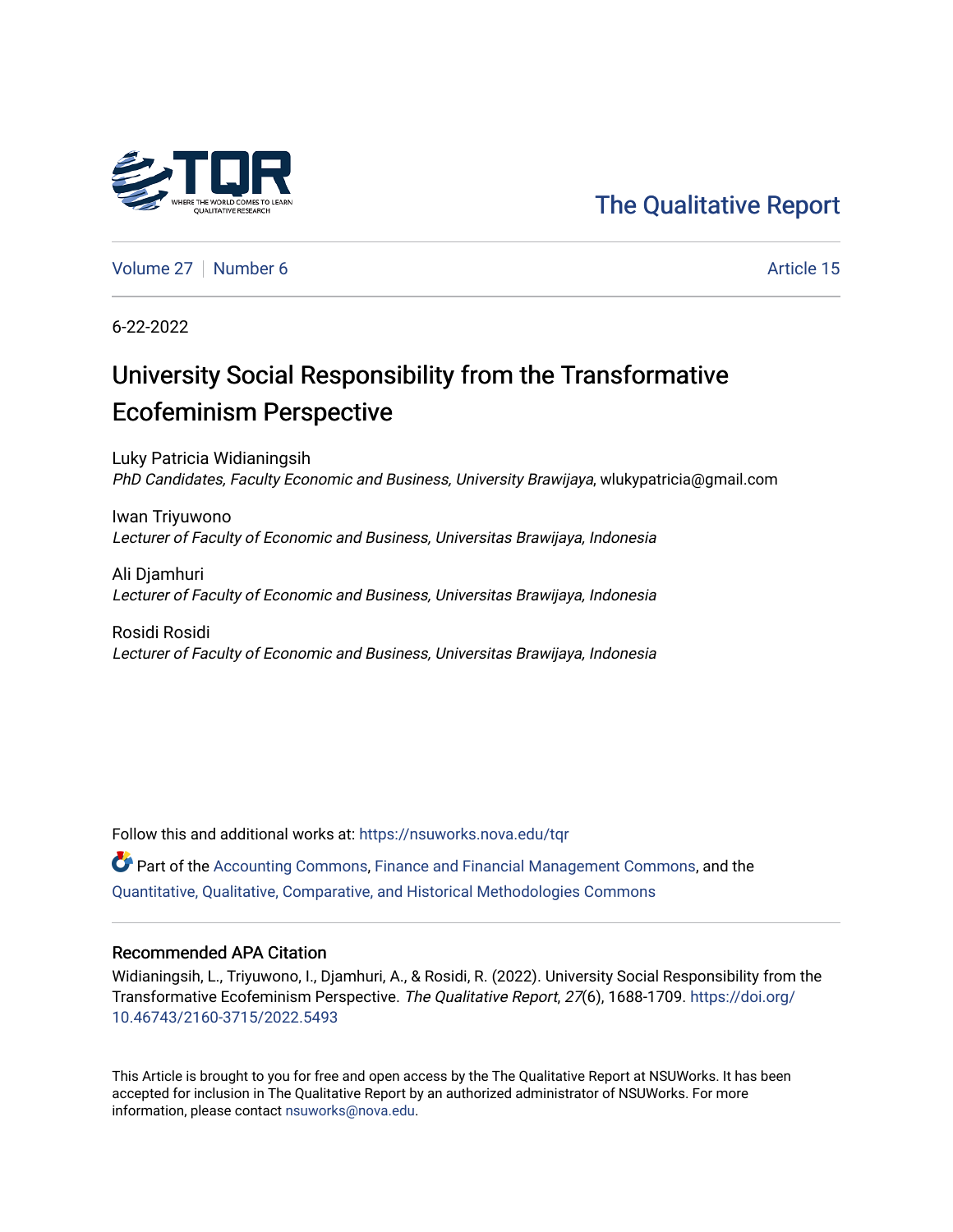# **Qualitative Research Graduate Certificate** Indulge in Culture Exclusively Online . 18 Credits **LEARN MORE**

### University Social Responsibility from the Transformative Ecofeminism Perspective

#### Abstract

This study aims to find conceptual innovations, with a focus on the scope of University Social Responsibility in the perspective of transformative ecofeminism. The basic belief that guides action in this research is the transformative worldview. The research approach is based on feminism with the data collection process carried out by observation, in-depth interviews, documentation, and FGDs. The two data research rigour strategies chosen were to maintain the credibility (internal validity) and reliability of the research data through triangulation of techniques and sources and to carefully review the documentation of research procedures/protocols and databases. The presentation of data and the results of the study used a "spiral data analysis." This process was carried out by data management, making memos, categorizing, and interpreting data to presenting the final research report. The sample is stated with ten key informants used as participants. The results of the study provide a framework for the scope of USR, which consists of eight dimensions in which there are 27 indicators that direct the university's actions in realizing its social responsibility. IPE (Integrity, Professionalism, Entrepreneurship) organizational culture becomes a reinforcing value in realizing the goals of each dimension.

#### Keywords

university social responsibility, entrepreneurship, feminist approach, transformative ecofeminism

#### Creative Commons License



This work is licensed under a [Creative Commons Attribution-Noncommercial-Share Alike 4.0 International](https://creativecommons.org/licenses/by-nc-sa/4.0/)  [License](https://creativecommons.org/licenses/by-nc-sa/4.0/).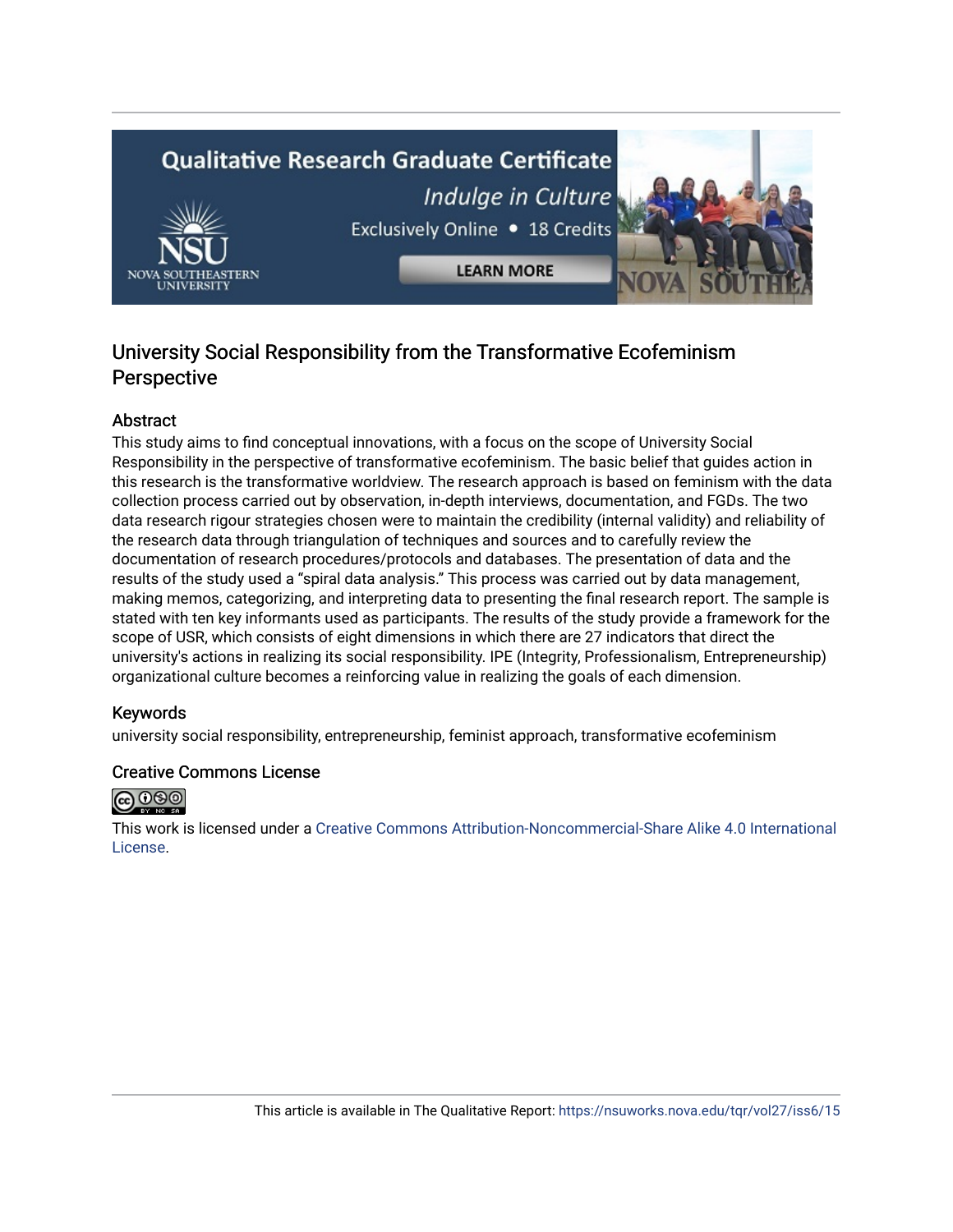

## **University Social Responsibility from the Transformative Ecofeminism Perspective**

Luky Patricia Widianingsih<sup>1</sup>, Iwan Triyuwono<sup>2</sup>, Ali Djamhuri<sup>3</sup>, and Rosidi<sup>4</sup> <sup>1</sup>PhD Candidate, Faculty Economic and Business, Universitas Brawijaya and Lecturer of School of Business and Management, Universitas Ciputra, Indonesia <sup>2,3,4</sup>Lecturer of Faculty of Economic and Business, Universitas Brawijaya, Indonesia

This study aims to find conceptual innovations, with a focus on the scope of University Social Responsibility in the perspective of transformative ecofeminism. The basic belief that guides action in this research is the transformative worldview. The research approach is based on feminism with the data collection process carried out by observation, in-depth interviews, documentation, and FGDs. The two data research rigour strategies chosen were to maintain the credibility (internal validity) and reliability of the research data through triangulation of techniques and sources and to carefully review the documentation of research procedures/protocols and databases. The presentation of data and the results of the study used a "spiral data analysis." This process was carried out by data management, making memos, categorizing, and interpreting data to presenting the final research report. The sample is stated with ten key informants used as participants. The results of the study provide a framework for the scope of USR, which consists of eight dimensions in which there are 27 indicators that direct the university's actions in realizing its social responsibility. IPE (Integrity, Professionalism, Entrepreneurship) organizational culture becomes a reinforcing value in realizing the goals of each dimension.

*Keywords:* university social responsibility, entrepreneurship, feminist approach, transformative ecofeminism

#### **Introduction**

There are several myths (beliefs) that must be dismantled as a struggle to raise awareness regarding the issue of social responsibility at universities. One approach used to understand this condition is demystification, which is interpreted as an effort to change the awareness that often occurs in those who are less empowered to be brought to an enlightened situation (Reinharz, 1992). This is one way of thinking in the feminist approach in seeing reality.

First, social responsibility is often interpreted as nothing more than philanthropy. The meaning of social responsibility is not only philanthropic activity but also about efforts to contribute to the organization's contribution to sustainable development. Social responsibility also demonstrates the legal and ethical commitment of the organization, as well as its ability to provide proactive solutions to the challenges the organization faces on social and environmental issues (Gomez-Vasquez, 2015; Vasilescu, et al., 2010). There is a gap that does occur in previous academic research on the issue of reporting because there is not yet a development framework to analyze how universities implement the principles of social responsibility in their management.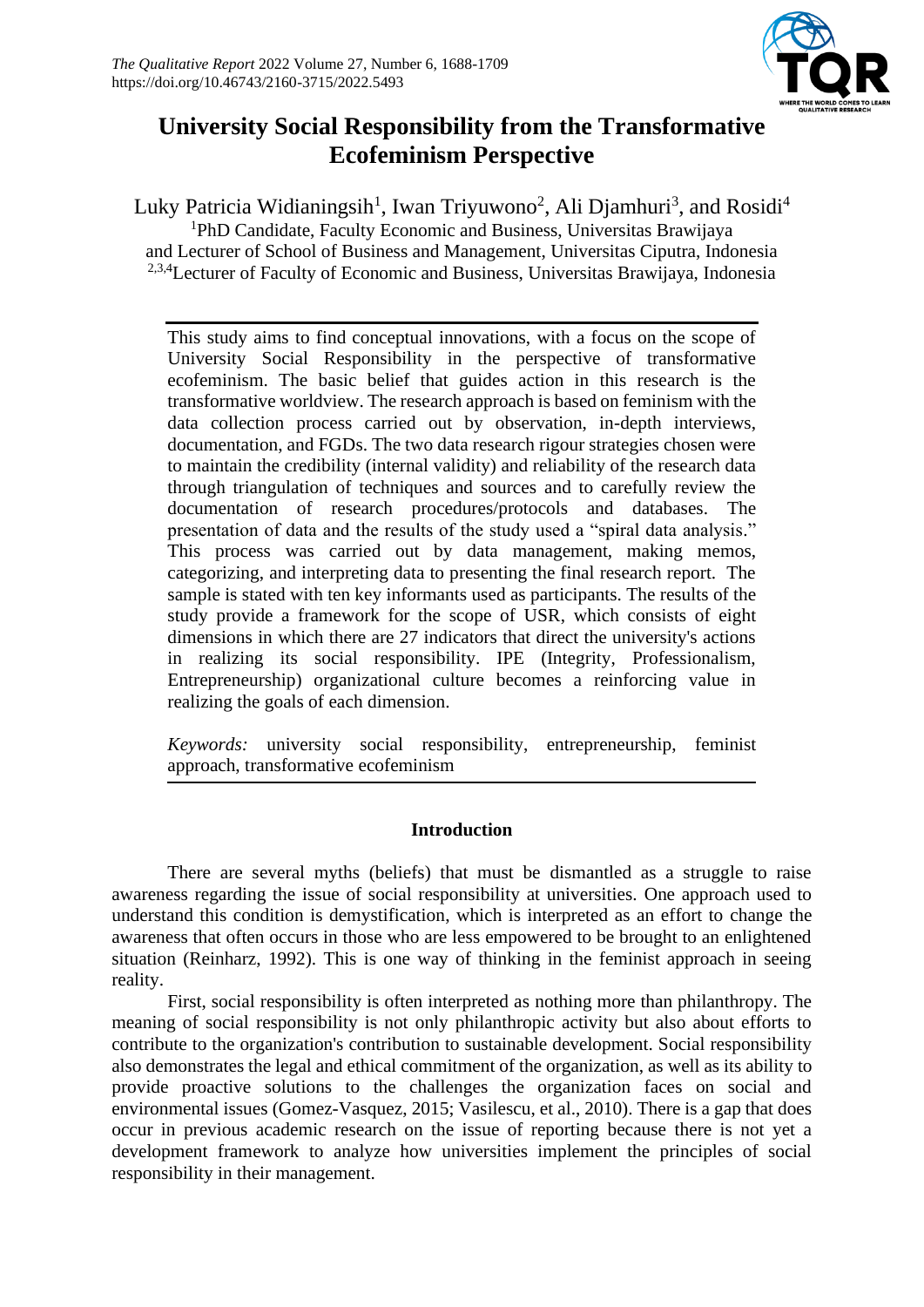Second, only corporations are considered to have the urgency to carry out social responsibility, while universities do not need it because there is no damage that occurs in an academic organization. The university should also seek to reflect on the impacts and risks of its operational activities, where the university must also identify what has been done and to whom, who influenced them, and how they also participate in the overall objectives of social responsibility both locally and globally, socially, and overall environmental sustainability (Vallaeys, 2018). This practice differs from the practice of corporate social responsibility, related to the specific role and unique impact that is the concern of the university itself. Universities should plan, develop, communicate, and evaluate USR practices to create a campus that is responsible, has social knowledge management, creates professional education, and increases social participation.

Third, the issue of corporate social responsibility is believed to be far more complex, interesting, and more urgent to be pursued in various research spaces rather than linking it with universities. Empirical evidence is still insufficient to be able to provide a more accurate picture of perceptions of what actions key stakeholders should take related to university social responsibility practices (Belyaeva et al., 2018). They further revealed that the issue of USR is a relatively new area of research, although in practice there is a need to adopt it immediately by universities considering the role of the university itself as a "thought leader." Although the role of education for sustainable development has now been universally recognized (Ragazzi & Ghidini, 2017), sadly, the practice of social responsibility in universities in the world today is still volunteer-based and has not been explored; very little research has attempted look at this diffusion of sustainability within universities (Alonso-Almeida, et al., 2014; Gomez-Vasquez & Vargas Preciado, 2015; Nejati et al., 2011). The focus of university research is still on the number of publications, but not on the applicability of academic research and how the research helps society (Nejati et al., 2011). In addition, Ismail and Shujaat (2019) admit that research in social responsibility for universities is still unclear and lacking; only a few studies report the application of CSR into educational institutions (Hernández & Mainardes, 2016).

Fourth, universities are believed to be neutral and generally accepted so that it is impossible for their existence to have a massive goal; namely, to contain a movement. Observations of the top 100 universities or business schools in the US show that social responsibility has become a trend that has made it a joint movement among universities in Hispanic America or Spanish America (Gomez-Vasquez, 2015; Gomez-Vasquez & Vargas Preciado, 2015). The development of university social responsibility has also been accepted as a model in facing the challenges of the new era of society in Europe (Vasilescu et al., 2010). Likewise, in observations of the 10 best universities in the world, the USR issue has also become a shared commitment (Nejati et al., 2010). The university has tried to direct the issue of its social responsibility activities by referring to the ISO 26000 standard. From this it can be concluded that the academic background has accepted the issue of social responsibility as something of a change or sustainability movement that must be done.

Fifth, teaching on the issue of social responsibility is believed to be sufficient only to be carried out in learning modules in classrooms rather than continuing it in the form of joint action. The pattern of social responsibility carried out by universities is still largely mainstream. The university began to require students to take certain modules as well as some teaching activities that teach about social responsibility such as seminars, conferences, internships, and other special activities (Matten & Moon, 2004). More than that, universities should have the courage to appear as agents of change for their social communities.

Sixth, mutually negating trade-offs will always exist between profit goals and sustainability goals, especially for private (non-government) universities that must independently support their operations. The sad phenomenon is realizing that universities often come with a bigger profitable goal in preparing their students than sustainability goals, so that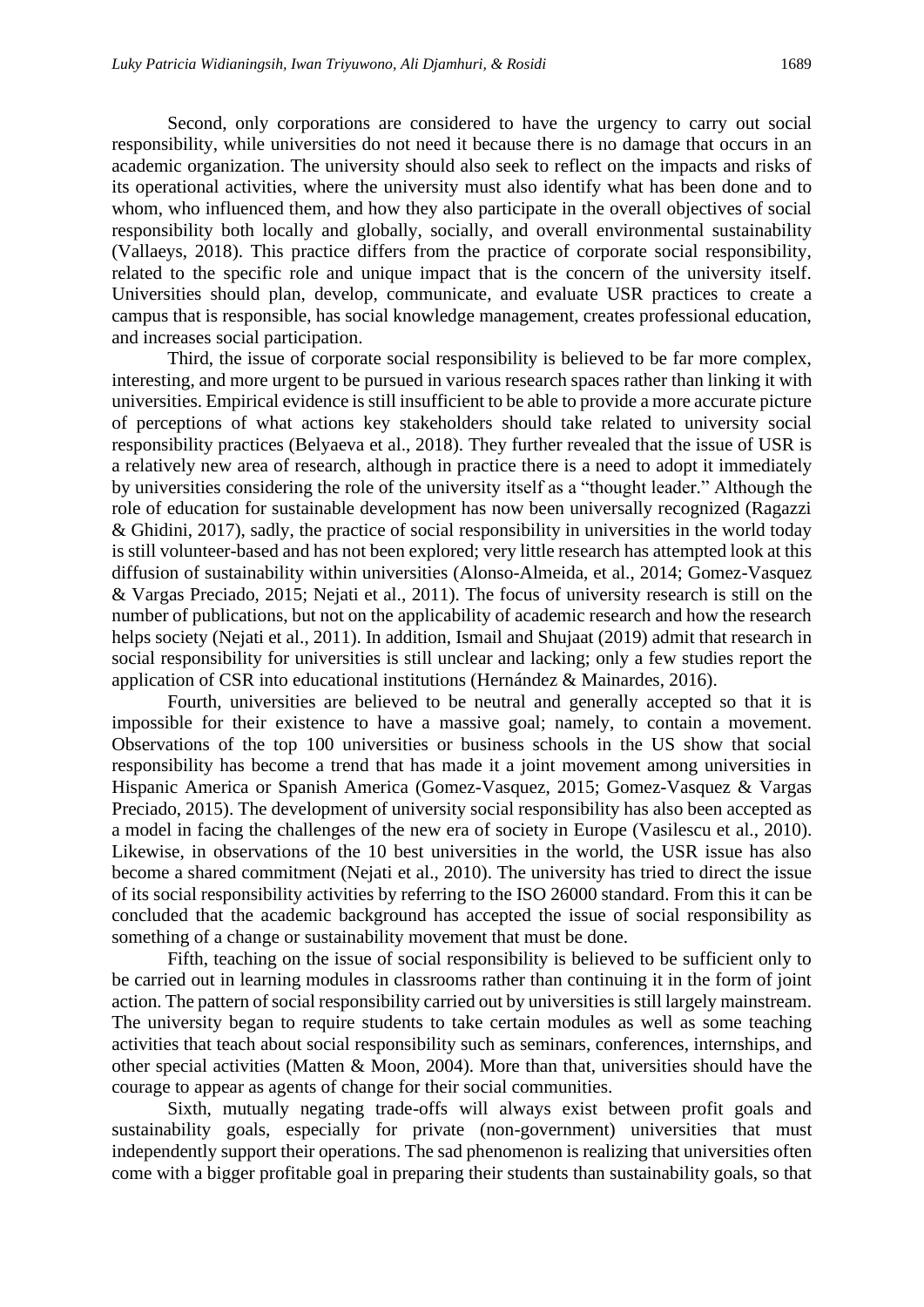in curriculum design there are still many universities that do not include environmental, social issues, fair operational practices, and attention to human rights. It should be fully integrated into the curriculum (Gomez-Vasquez & Vargas Preciado, 2015; Matten & Moon, 2004). Economic rationality underlies all decision-making choices. This thought is being raised, because it is a necessity for universities to exist without dehumanizing humans and respecting the natural environment.

The dynamics of good governance practices require universities to start reformulating their socially responsible initiatives and including efforts to promote USR (Vallaeys, 2018). The relationship between the university and all its stakeholders is realized by implementing social responsibility; this seems to emphasize how the balance of economic goals can also work together with social goals and the surrounding environment. The patriarchal culture has declined in various aspects; therefore, an alternative approach is needed in responding to reality. The basic view of ecofeminism assumes that the trigger for the problem is not human centrism, but androcentrism. This is not to say that the problem is with men, but that the problem is a way of thinking that belittles women and nature. This oppressive conceptual framework has three elements; namely, a hierarchy of values (where women and nature are despised), value dualism, and the logic of domination (Buhr & Reiter, 2014). The promise and strength of ecological feminism (ecofeminism) is that it provides a distinctive framework both for understanding feminism and for developing an environmental ethic, which takes the relationship between women's domination and nature's domination seriously (Reyes, 2017). Transformative ecofeminism was chosen because it carries the goals of the struggle for ecology and feminism to bring about a change.

This research is an attempt to find new concepts and be able to improve what has been there before. When referring to the five levels of theorization (Llewelyn, 2003), the level of theorization which is the focus of this research is at the third level of theorization; namely, concept theorization. Conceptual innovation can open a "way of seeing" perspective that did not exist before. New concepts also represent different ways of thinking and acting. The flow of feminism is a concrete example of this conceptual innovation because it provides a new perspective that allows its supporters to act differently and even leads to the emergence of a new movement that challenges something that was considered normal before. Concept theorization is done by explaining practice, creating meaning and significance by connecting the subjective and objective worlds of experience. Supporting this, Wing-Hung Lo and colleagues (2017) call USR a concept of life that is still in the exploratory stage. The research site is one of a private university in Indonesia. With certain considerations, the name of the university is covered. The abbreviation "UA" is used as a label for the university's name in this paper. UA comes with the strength of its Entrepreneurship spirit. Therefore, this research is directed to find answers to the following question: How is the scope of university social responsibility perceived from the perspective of transformative ecofeminism?

Methodologically, this research provides an alternative new paradigm in seeing the reality of university social responsibility practices. Generally, social responsibility issues are studied using mainstream theories such as stakeholder theory, agency theory, signaling theory, legitimacy theory, or other economic theories (Buhr & Reiter, 2014; Vallaeys, 2018). Theoretically, this research provides scientific development of the findings of USR's conceptual innovation. The scope of USR and the new meaning of the USR concept found in this study can provide input for local governments regarding the wide opportunities for partnerships and synergies with universities which can be initiated in building social responsibility programs for communities and the natural environment. Practically, the research results can encourage finding university best practices in carrying out their social responsibility activities.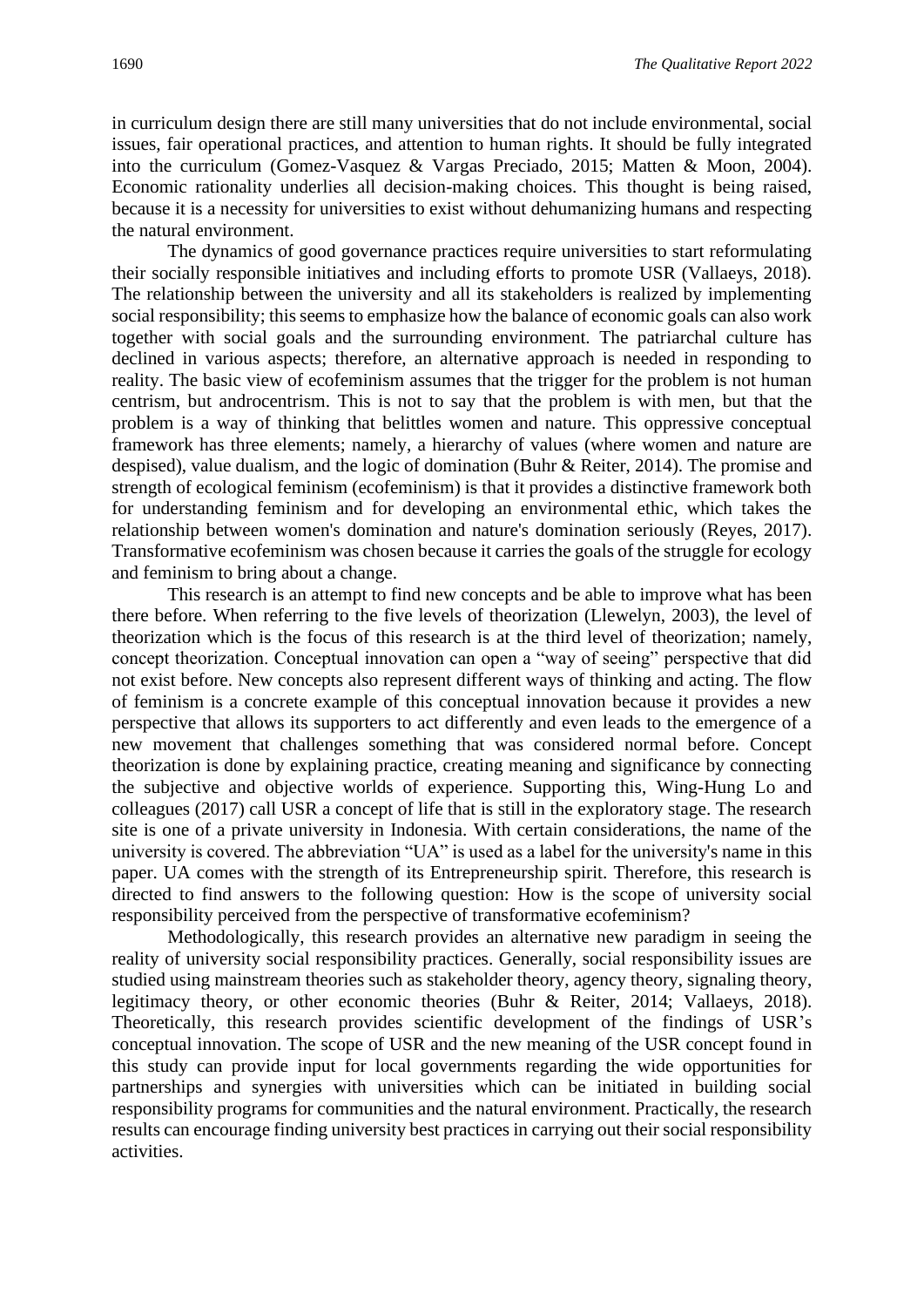#### **Literature Review**

#### **USR Development**

UNESCO has emphasized the important role of universities related to their social commitment to the communities where they interact and carry out their educational roles, which is considered a fundamental milestone, which is part of efforts to achieve the latest global goal; namely, the Sustainable Development agenda in 2030 (United Nations, 2015). The role and participation of universities is very much considered in supporting the achievement of these goals. The civic commitment and active role as citizens carried out by university members towards the surrounding communities they serve have been seen as something that needs to be strengthened through USR practices (Vasilescu et al., 2010).

The university is an important pillar in society and is also responsible for its operational impact on the stakeholders (students, educators, non-educators, alumni, and local communities); where the university seeks to identify the impacts and risks associated with its daily routine activities, as well as reflecting on initiatives that have a positive impact on their communities (Gomez-Vasquez, 2015; Vallaeys, 2018). The practice of university social responsibility will improve the relationship between the university and its community, even, for example, the university cooperating with the community in reformulating its teaching and research strategies. The practice consists of a dynamic partnership capable of transforming a system that reproduces the impact of misbehavior in which the university participates (Vallaeys, 2018).

University social responsibility (USR) is another rendition of the commonly known phenomenon of corporate social responsibility (CSR). It was originally coined keeping in mind the ethical and moral nature of services an educational institution delivers to the society through teaching and development. This discourse with society in an intelligent manner potentially results in influencing human resources (Alshuwaikhat & Abubakar, 2008). The definition explains the responsibility of universities towards society, but it also raises a question of its distinguishing features as it stresses the moral and ethical stance of the universities rather than educational ones (Bernardo et al., 2012). The university also has a unique role as a higher education institution that takes on the responsibility of producing future leaders who have the skills and competencies to capture the importance of socially responsible and sustainable practices in their communities (Matten & Moon, 2004), through promoted values and knowledge, constructed opinions, and various policy trends developed in educating students (Gomez-Vasquez, 2015; Vasilescu et al., 2010), in a transition of perspective towards sustainability (Ragazzi & Ghidini, 2017 ). In other words, universities are big influencers in practices and ways of thinking that promote sustainability for the new generation.

Universities need to create a healthy climate in carrying out their functions in the future to be able to ensure long-term survival during existing competition. The principle of university social responsibility can no longer be interpreted in an "isolated space" from a traditional concept point of view (Kang, 2015). The ongoing interaction between the organization and the external environment is the basis for achieving a USR. Modern universities have a key influence on their society in several aspects; namely, how they educate, create, and transform knowledge, and technology and management skills into feasible, practical, and solutionoriented ones as expected by their environment, which encourages social development and enables them to be involved in governance locally, nationally, and globally. Universities must respond to the changing social demands of the future and turn them into positive and strategic energy followed by innovation and behavior that can motivate the creation of the dynamics of long and short-term goals of this social responsibility.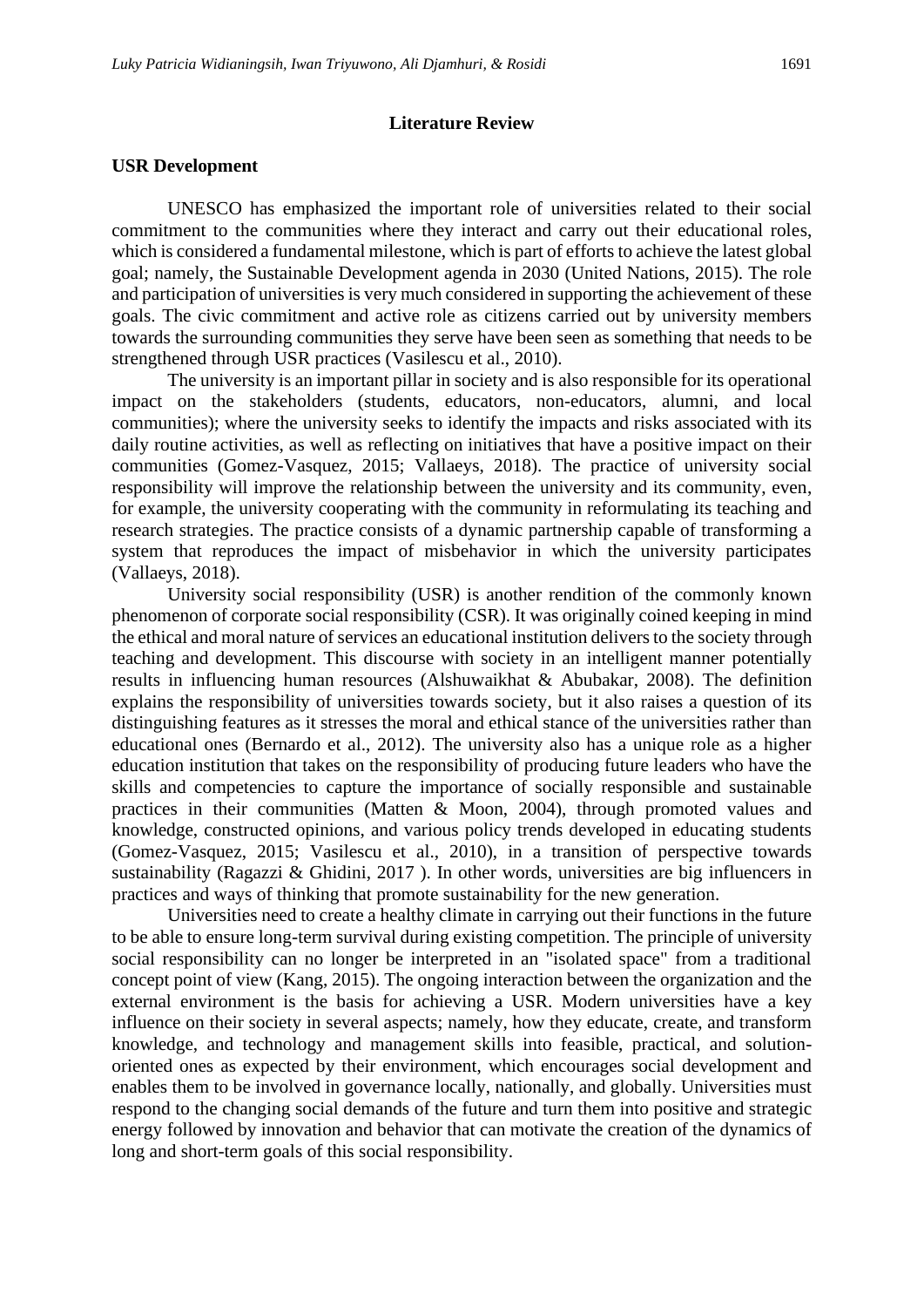Competition in higher education institutions and universities is a reality faced today, both publicly and privately (Mainardes et al., 2012). Therefore, during an increasingly competitive market, marketing has become something that is fundamental to the sustainability and growth of the organization. One of the new trends in the marketing of higher education institutions is doing Social Responsibility (SR), where in recent years there has been a paradigm shift in conceptualizing SR and not considering it as a concept that is exclusively for business (although some time ago there was a belief that only organizations only large ones need to do SR (Hernández & Mainardes, 2016)). Improving the quality of life is the goal of SR, which is carried out with a commitment to contribute to the development of economic sustainability, working together with employees and their families, as well as local communities (World Business Council for Sustainable Development, 2002). USR can be a powerful key to win the current education market competition. Adopting an idea of a responsible, market-oriented strategy can make universities different from other competitors, especially during the challenges of globalization and the rapid expansion of universities (Hernández & Mainardes, 2016). USR can become an important driver of a modern university by making changes to the university culture towards becoming a culture of responsibility. Organizational culture must be aligned with the strategy of responsibility at the university. As social responsibility of organizations is concerned with economic, legal, altruistic, and moral responsibilities, in the same sense, institutions of higher education are required to exceed their fundamental responsibility of developing students and creating research and community outreach and adjust these activities to the concept of USR. Paradigm shifts in modern society have implications for increasing expectations of the role of universities in carrying out goals, commitments, and targets for responsibilities socially in a more responsible manner (Ismail  $\&$ Shujaat, 2019). The social responsibility element is a regular part of HEIs' administrations. The start of the twenty-first century necessitated that the universities reconsider their roles and positions in the social sphere.

In the local context in Indonesia, some of the recent studies showing this development are described below. Sustainability principles, which direct the activities and policies of the sustainability development of higher education institutions to date, continue to be developed, both in terms of their impact on the environment and related to the roles they play for society. The extent of disclosure that is represented in the ranking measures of sustainability practices is also continuously criticized as an effort to find a scheme that is considered comprehensive and valid in measuring sustainability practices in universities. In Indonesia, this effort has been carried out by the University of Indonesia by creating a ranking with the name UI GreenMetric World University Ranking (UI-GMR) in 2010. The purpose of this ranking is to provide online survey results regarding environmental sustainability conditions and policies related to campuses' Green and Sustainability in Universities around the world. USR disclosure to the public can be done online (through a website). However, Ariesanti et al. (2018) in that research found that only a few universities disclosed the implementation of their environmental activities online from universities in Indonesia that participated in the 2017 UI-GMR ranking. Of the 57 universities in Indonesia that participated, 72% were state universities and 16% were private universities. These results also indicated that environmental disclosure had not been used as a distinguishing factor (differentiation) in building a university's competitive advantage.

The UI-GMR ranking scheme has been followed by various universities both from within and outside Indonesia in assessing the level of their sustainability practices. However, criticism of the UI GreenMetric scheme emerged: it is still considered to have several weaknesses and critical issues that characterize the rating (Ragazzi & Ghidini, 2017). UI-GMR does not require a minimum level of achievement of university sustainability practices (both in the category of indicators and individual questions), so of course, in the end, all universities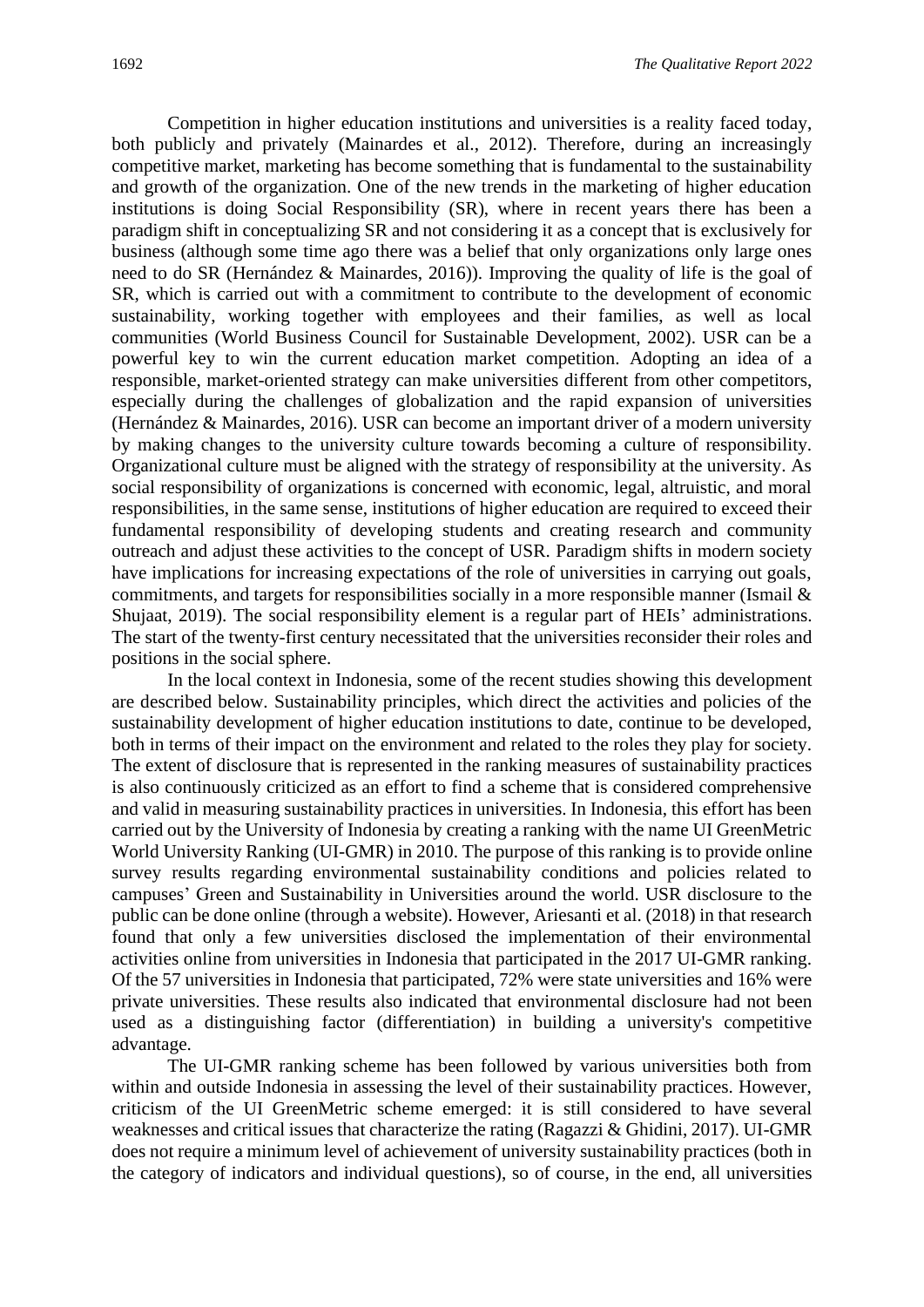can participate in it. In addition, UI-GMR also does not provide information related to the breadth of sustainability achievements of a participating university; there is no score in the UI-GMR structure. Whereas the existence of a score can allow the expression of the degree of sustainability, thus making ranking easier. Each category and/or indicator is also based on the minimum and maximum numbers derived from the perceptions of the participating universities, so that the element of relativity is very high on UI-GMR because it depends on the data provided by the participating universities themselves. This relative rating system can make a university's ranking unstable; for example, if other universities improve their sustainability quality, while one university has not made any changes, then the ranking will automatically change shortly thereafter. The rating system should be independent of the environmental performance of all other participants. Therefore, UI-GMR is called a very sensitive rating because the method causes universities to be uncertain of their ranking and the results are difficult to interpret, difficult to communicate to the public, and difficult if you want to make a sustainability planning policy. This condition is certainly an opportunity as well as motivation for this research to examine more deeply the structure of the scope of USR as part of the sustainability mission.

Other research conducted at Indonesia's top three universities based on the Ministry of Research, Technology and Higher Education in 2017 (namely Universitas Gadjah Mada [UGM], Institut Teknologi Bandung [ITB], and Institut Pertanian Bogor [IPB]) shows that the university has attempted to direct its governance as a sensitive institution to the surrounding social problems (Setiawan & Davianti, 2018). These efforts are carried out by complying with the provisions of social responsibility based on the ISO 26000 standard. Two areas that are of concern to the university are integrating USR in theory in the curriculum and integrating USR in practice in service to the community. The areas of organizational governance, human rights, labor/labor practices, environmental aspects, fair operational practices, issues to consumers, and engagement with the community are covered in ISO 26000. Several universities are indeed trying to find standards that deemed appropriate for them to communicate their USR practices. Based on the description above, it is important to be able to understand USR in the local context, as well as to see its development globally. This is because the ecological and social aspects that shape the pattern of USR practice must represent the context of the needs of the local community as a manifestation of the goal of solving local community problems. The value of excellence as an entrepreneurship university owned by this research site will show the uniqueness of the university's social responsibility practices that will enrich the development of USR.

#### **Ecofeminism as a Cure for Earth Wounds**

Within environmental philosophy, there is a section of discourse that focuses on social justice, political theory, and philosophy, and the relationship between these issues and the environment. Reyes (2017) shows that ecofeminism is considered a superior theory in environmental philosophy when it comes to social and environmental justice issues; it fulfils all the criteria of how environmental ethics should be. As a social and political movement, ecofeminism unites environmentalism with feminism, both of which have an interrelated and causal relationship. There is a broad consensus among ecologists that it is the economic and social systems built on this patriarchal image and structure that are leading to the destruction of the Earth (Becker, 2010).

Ecofeminism provides a central place for the values of care, love, friendship, trust, and reciprocity. These characteristics lead to a set of basic teachings articulated by Birkeland (1993) in Buhr and Reiter (2014) such as: (a) the fundamental social transformations that are required; (b) everything in nature has intrinsic value; (c) anthropocentric views, instrumentalist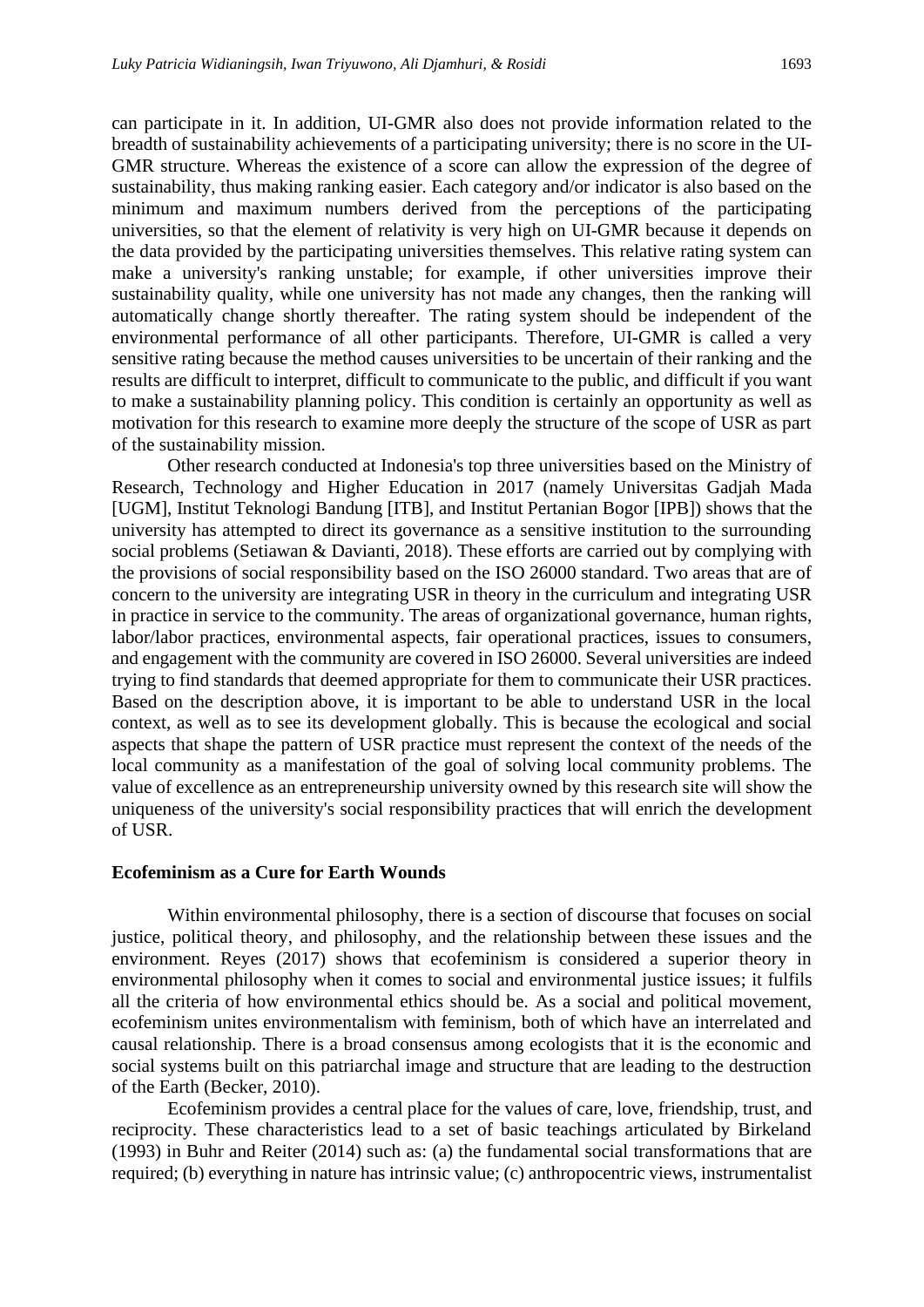values, and mechanistic models that currently exist must be rejected for a more biocentric view that can understand the interconnectedness of all life processes; (d) humans should not try to "manage" or control nonhuman nature; (e) simply redistributing power relations is not the answer, but everyone must move beyond power; (f) everyone must integrate a false dualism based on male/female polarity; (g) the process is as important as the goal; (h) the private is political, so this struggle must change the ideology that says the morality of the private sphere (women) has no application to the realm of science, politics, and public industry (men); and lastly, (i) the voice of ecofeminism cannot change the nature of the system if only by playing the Patriarchal "game."

Feminism with the flow of ecofeminism does not want to be stuck with mainstream feminism, which only fights for the value of one party (yin vs yang symbol, feminine vs masculine, female vs male). The struggle for ecofeminism is the concept of contextual equality that respects the diversity of the two sides. They believe that the two sides are not present to eliminate, not to equate because they are different, and not to dominate each other; therefore, harmonious unity is the goal (Megawangi, 1999). The emphasis of ecofeminism lies in the necessity of a complementary relationship between humans and non-humans (Tong, 2006). This school puts the ethical quality as an emphasis on the relationship, and the relationship itself becomes morally significant. Ecofeminism also emphasizes the fact that humans and nonhumans are two parts of the same whole universe, so it is a mistake to put them as separate and distinct entities. Since humans and non-human nature have the same advantages and disadvantages when it comes to the future of the environment, these two parties must not only complement each other, but also do so in a caring manner, so we need a relationship that contains a pattern of nurturing and caring between them. In carrying out this complementary relationship, it means that humans and non-human nature have the same fate but run it with different authenticity. In this regard it is important to note that being different is not the same as being separate and different (Megawangi, 1999; Reyes, 2017). Humanity and non-human nature are two parts of the same whole, complementing each other by being different, each bringing an equal contribution to a common goal. With ecofeminism, this difference is considered to strengthen the relationship, and this is the goal that should be celebrated as the victory of this movement. This is not just a difference for the sake of being different, but one that is the result of evolution and should be used to help ensure that humans can care for the environment in a way that benefits all life (Reyes, 2017).

From what has been described above, it can be concluded that ecofeminism presents a new perspective through its efforts to challenge the dominant perspective that occurs in modern society and offers a new behavioral threat in dealing with environmental crises. Ecofeminism provides a new path through its view that is willing to accept the differentiation of the two values of masculine and feminine, so that in it this flow introduces the goal of equality in diversity towards a harmonization. The practice of university social responsibility that uses the philosophy of ecofeminism is expected to be able to touch areas that have been marginalized, subordinated, considered inferior, and exploited because of the cultural structure of modern society which has the potential to also affect the role of universities.

Patriarchal culture has penetrated various aspects including university management; therefore, an alternative approach is needed in responding to reality. The social and environmental responsibility of universities must reflect the goals of the struggle for transformative ecofeminism as a response to various social and environmental pathologies. Preliminary empirical facts on the research site show several records that describe the character traits of considerable masculine values at the university. For example, the aspect of economic responsibility demands independence as a private university, which leads to the goal of profit and revenue growth. Then also the characteristics of the corporate university governance style focus on expansion, innovation, and proactivity in responding to the market; as well as the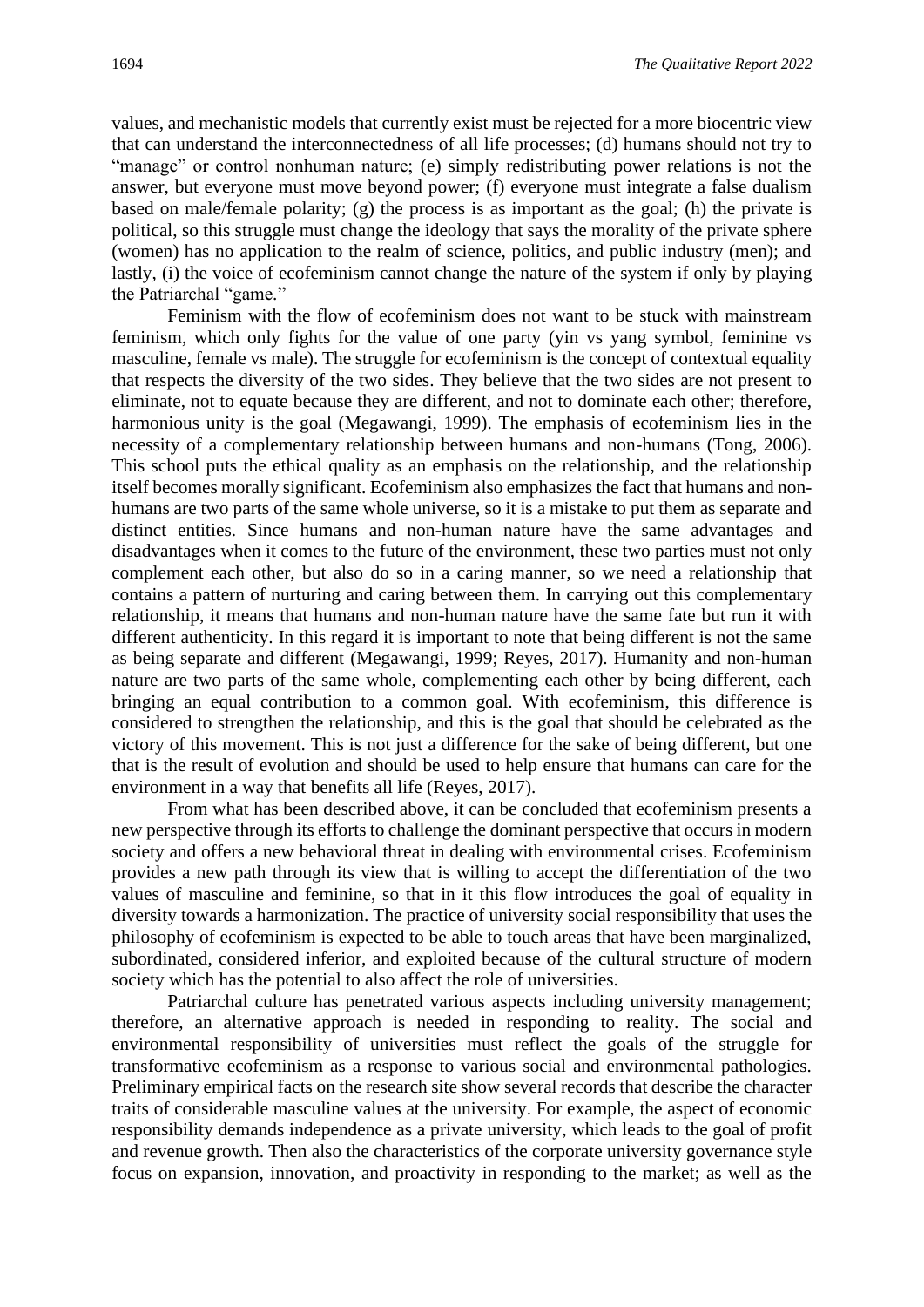characteristics of the development of entrepreneurial values and practices which are part of the social movement's efforts in social transformation. This finding is still an initial surface behavior that needs to be studied more deeply. The empirical facts on the research site are the motivation for researchers to examine more deeply the scope of its USR in a perspective that presents feminine nature in the process through transformative ecofeminism. The scope of USR's transformative ecofeminism will produce a form of social responsibility that is harmonious in its value order.

#### **Methodology**

The use of feminism-based research methods can create space for collective reflection which in the process will allow the presence of a new description and analysis of important situations that may need to be developed (Greenwood & Levin, 1998). The basic belief that guides action in this study is a transformative worldview. The basic assumption is that research must be linked with a change agenda for the sake of reform which is expected to be able to provide life changes for the parties and even the institutions in which they live and work, not only for the parties at the research site, but also for researchers who do it can also feel the change for own life (Creswell, 2013). This perspective on reality is in line with the research objectives. The ecofeminism view, which has an ecological and feminist goal, was chosen as a way of seeing the reality in which USR is being held, so it is called a transformative ecofeminism approach. The natural environment (natural setting) of "UA" was chosen to be the research site to explore USR practices which became the unit of analysis for this study.

#### **Role of Informants and Researchers**

Feminist research strongly recognized the diversity of people and their opinions and emphasized close engagement with those being studied (Reinharz, 1992). This was a characteristic of feminist research where it was inclusive (Ragazzi & Ghidini, 2017). Informants were selected from various backgrounds to represent diverse voices. The researcher's consideration is that social responsibility is a complex issue whose relationship patterns do not only talk about the university's internal actions but also the substance of its benefits for the environment and society outside the university. Therefore, voices from leaders who provide visionary directions on USR, voices from implementers who execute USR practices, as well as views from parties who are objects of the USR program, are explored. There are eight internal informants from the Rectorate, Head of the Research and Community Service Department and Staff, Property Management Manager, Head of Security, and Head Section of Research and Community Development. Meanwhile, there are two external informants who come from communities. Informants from the community are those who have directly experienced interacting as objects of the USR program. The first informant came from Peniwen Village, in East Java, Indonesia, which now, after receiving assistance from UA, has succeeded in becoming a tourist village. The second informant came from a foundation that helped many young people get further education up to university level. The researcher affirms a belief that the diversity of informants will improve the quality of the research, which will allow the formation of a USR conceptualization. These various opinions need to be listened to because in the view of feminism, every individual has the right to have his/her voice appointed, no matter which structural positions he/she comes from. Researchers are the key instrument in the research process, including the process of data collection and data analysis (Merriam & Tisdell, 2016). Researchers as a key instrument, where the involvement of researchers with actors at UA will help in identifying problems to find value.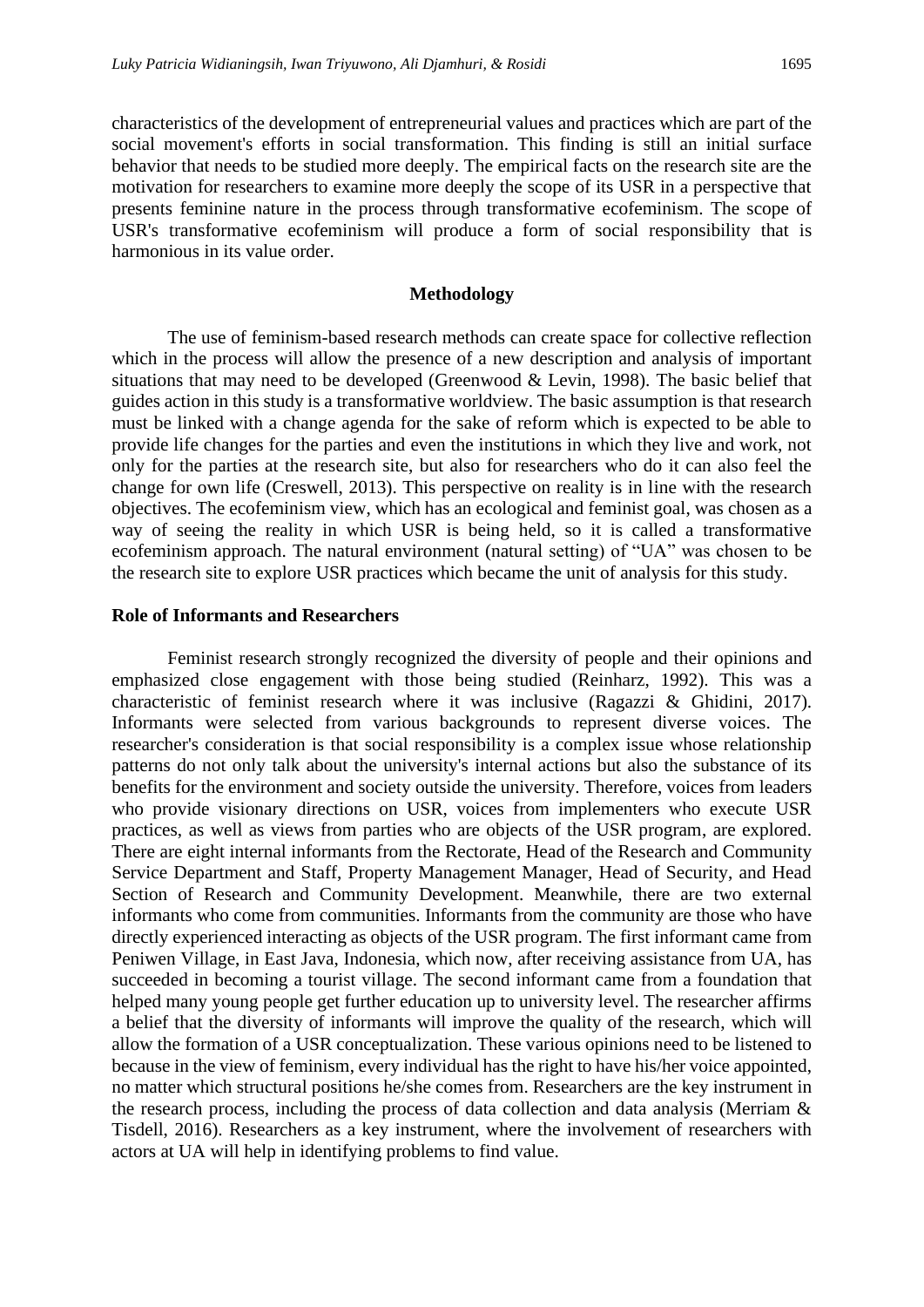#### **Types of Data, Data Collection and Analysis**

The data used in this study were primary data and secondary data. Primary data was obtained in the form of actions, expressions, forms of interaction, words, and understanding of the subject under study. Primary data was obtained from in-depth interviews, FGDs data, and observation data. The researcher carried out this process in a semi-structured manner and took notes from interviews and FGDs, as well as recorded and then transcribed them. In-depth interviews and FGDs were directed to find out the meaning of relationship patterns, the domination of values that occurred, mystifications that hindered change, possible opportunities to generate feminine values in USR, as well as consensus on the form of transformative ecofeminism USR scope. The results were transcribed in the interview report. Ethical issues considered include background checks and the extent of job responsibilities to make them relevant, setting appointments at a time and location on campus that is convenient for them, consent to give opinions, and accommodating the use of pseudonyms in publications. The average duration of interviews and FGDs is about two hours per meeting. The language used is Indonesian. The FGD was conducted with the Research and Community Service Department Team (three person), while in-depth interviews were conducted for seven other informants. The researcher's ongoing and continuous engagement with the actors at the research site helps to identify a set of problems and values in the research process. Although the research protocol was used as an instrument to collect data, it was the researcher himself who became the only instrument in collecting information. Secondary data was collected from documents and artifacts which are also sources of data that support research, such as documents on accountability reports for community service activities and documents of the Research and Community Service Department's strategic plans. Data collection was carried out from April of 2020 through August of 2021.

The two data research rigour strategies chosen were to maintain the credibility (internal validity) and dependability (reliability) of the research data through triangulation of techniques and sources, and to carefully examine the documentation of research procedures/protocols and databases. Triangulation is carried out to ensure that data has been collected accurately to produce research results that meet the required level of accuracy.

The presentation of data and the results of the study used a "spiral data analysis" (Creswell, 2013). This process was carried out by data management, making memos, grouping, and interpreting, as well as presenting the results of the research. Transcription of data is processed through coding, categorizing, and creating themes to facilitate interpretation. This process will flow on the research site, open and responsive in nature. The principle that needs to be understood in this regard is that the criteria for research success is whether the actors at the research site have a strong and authentic sense of development and evolution in their practice, their understanding of the practice, and the situation in which they carry out the practice (i.e., in this context, university social responsibility practices). This is relevant to the research objectives.

#### **Results**

#### **Delivering Entrepreneurship Value to the Community**

UA's vision is "to be a university that creates world class Entrepreneurs with Integrity-Professionalism-Entrepreneurship (IPE) character and nationalism, as well as contributing positively to Indonesia." The mission, first, is "to implement Tridarma's University (Teaching, Research, and Community Outreach) in the field of science and entrepreneurship according to international quality standards." Second, "to entrepreneurially manage the university in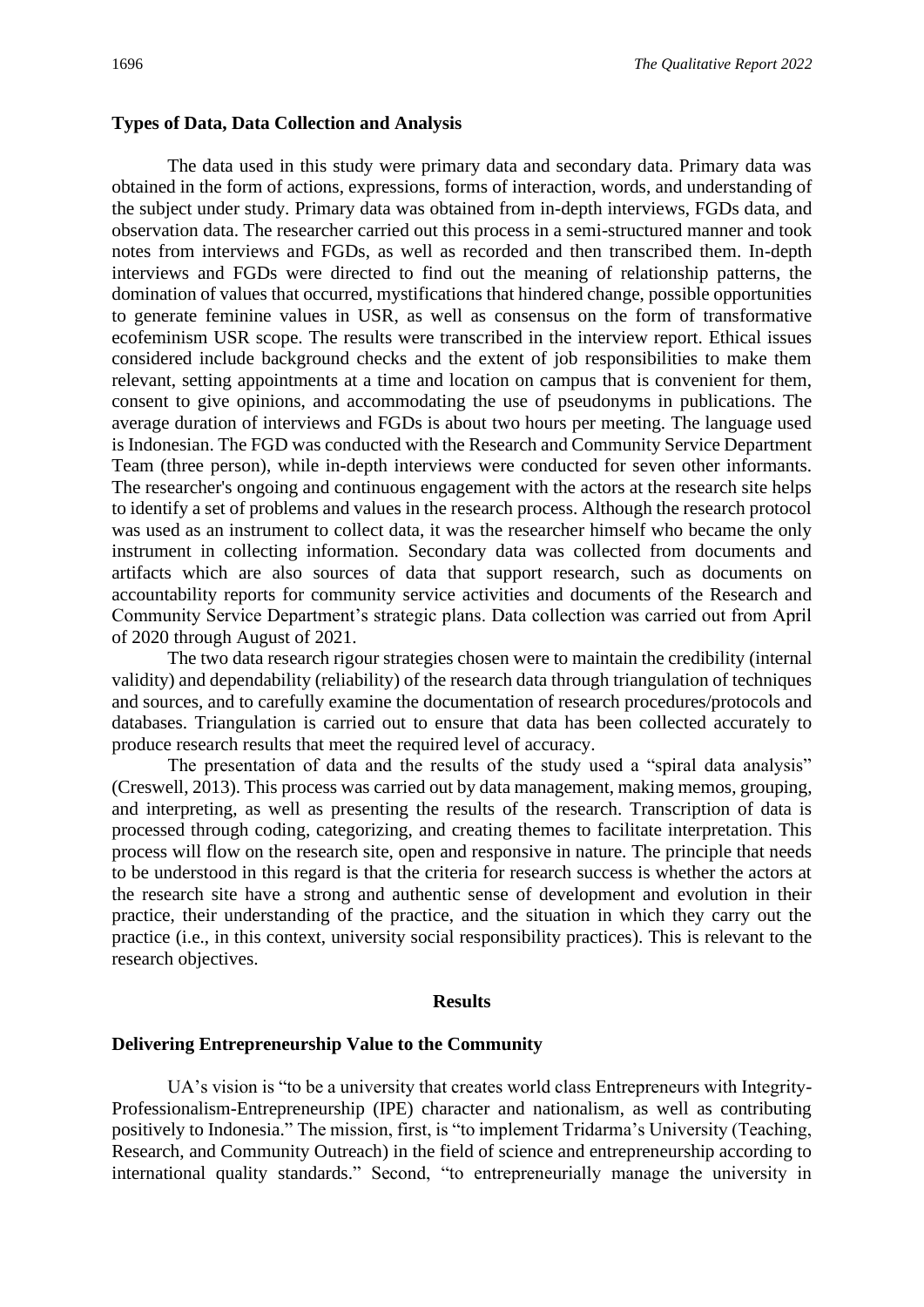accordance with the principles of good governance" (UA, 2019). UA's tagline is "Creating World Class Entrepreneurs." This sign is located below the horizontal version of the logo. From these statements, this university was born with a very firm and "down to earth" vision and mission. Its vision and mission statement clearly states that they are fully present with the desire to make a positive contribution to the nation through entrepreneurial values which are the characteristics that distinguish UA from other universities. The vision statement also implies that although UA is a university that pursues global quality, it still accentuates locality; namely, the nation itself through its contribution.

UA's focus is on creating graduates who are academically superior and possess entrepreneurial values. The mission to create new young-entrepreneurs was started from Founder concern towards the massive amount of unemployment in Indonesia and the society's failure in adapting to changes which are needed by modern society today. In consequence, by continuing to prioritize the excellence of academic competence in accordance with national education standards, this university has also strengthened its base as a university that provides entrepreneurship education.

The big dream of the existence of UA is reflected in the statement of Founder in the following quote:

It is my vision and the vision of UA to present the best University with an entrepreneurial spirit that illuminates every soul and every corner of the university. We believe that the world today and the world in the future need entrepreneurs who can burn the entrepreneurial spirit, excellent character and who are able to become global players. Of course, all these things require hard work to educate and prepare them, and UA is committed to making this happen. (UA, 2019, p. 3).

This is also in line with Rector's statement:

All of our students learn to develop the necessary thinking skills and social capabilities to become problem solvers to the real need of different communities… These entrepreneurial capabilities will help our graduates to create values in whatever community they are in. (UA, 2019, p. 5).

The value of entrepreneurship is the spirit of UA in fulfilling its responsibility for society. The elements of creativity and innovation are very explicitly recognized in creating world-class entrepreneurs. Entrepreneurship is a cultural value that is considered "capable of turning dirt and wreckage into gold" through an innovative and sustainable process (UA, 2020a; 2020b). The research findings showed that the value of entrepreneurship was able to give new meaning to USR. Table 1 summarizes how the unique entrepreneurial values that characterize UA have been successfully internalized to strengthen USR practices.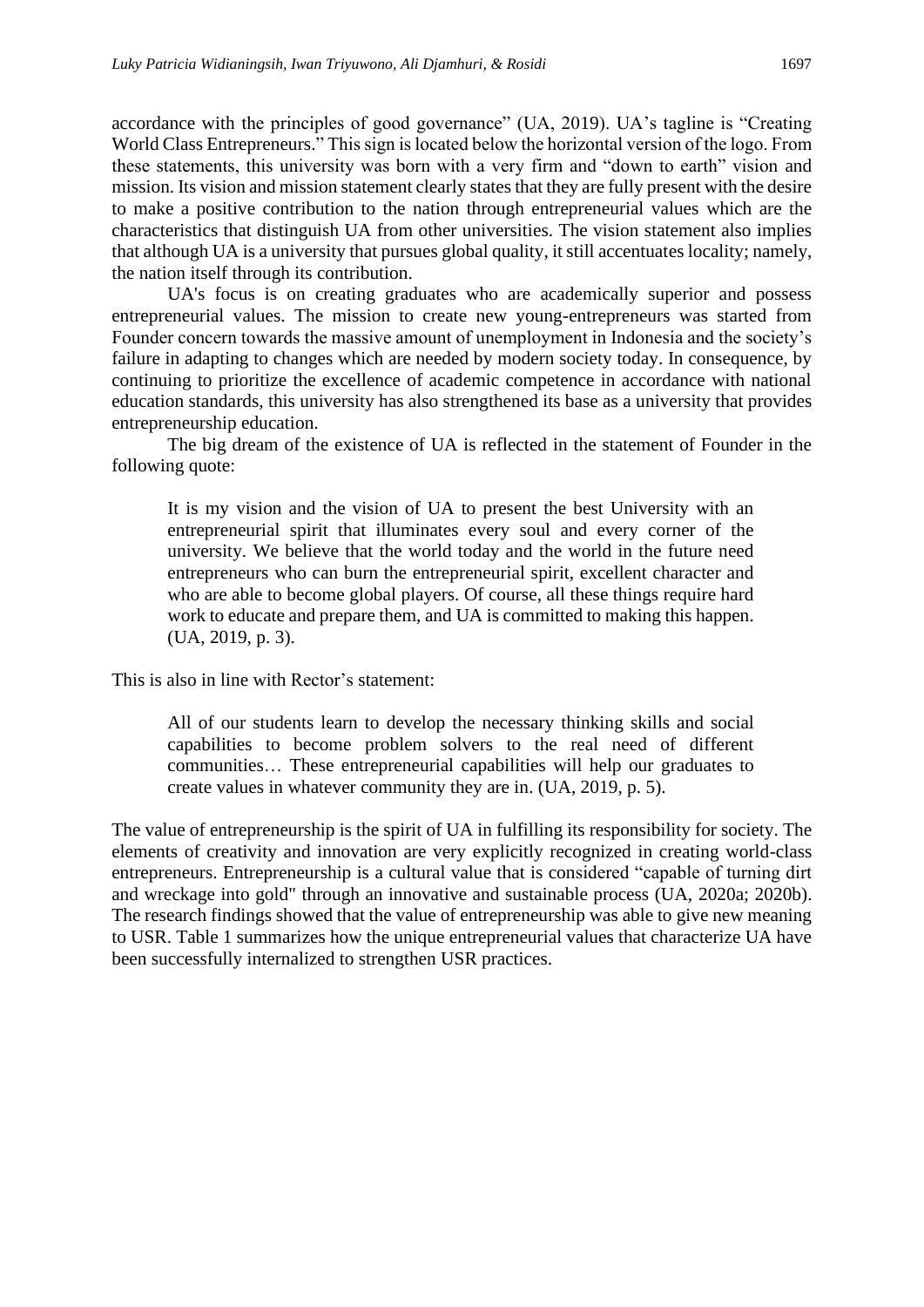#### **Table 1**

*Internalization of Entrepreneurship Values in USR*

No Internalization of Entrepreneurship Values

| The value of entrepreneurship encourages universities to have broad insights into the |
|---------------------------------------------------------------------------------------|
| community so that they can determine strategic steps that can be taken next.          |

- $2<sup>2</sup>$ The value of entrepreneurship encouraged universities to become pioneers in creating innovative opportunities in solving problems in society.
- 3 The value of entrepreneurship encouraged the university through its social responsibility program to creatively maximize resources.
- 4 The value of entrepreneurship encouraged universities to go through a thorough calculation process to dare taking the risks in carrying out long-term social responsibility programs carried out with the wider community.
- 5 The value of entrepreneurship encouraged the university to be optimistic with determination in realizing its social responsibility goals.

Source. Researcher Elaboration (2021)

#### **USR Scope**

The findings of this study are the scope of USR. The research findings direct the scope of USR which consists of eight dimensions in which there are 27 indicators that strengthen the components of each dimension that will direct the university's course of action in realizing its social responsibility. IPE organizational culture becomes a reinforcement in realizing the goals of each dimension. The findings were obtained from the data analysis process after going through the stages of data management, coding, and categorizing, until a theme was obtained to be interpreted. The values of this organizational culture are lived out in how UA carries out its social responsibility actions. An illustration of the scope of the USR is presented in Figure 1. A detailed explanation of the scope of USR is discussed in the Discussion section.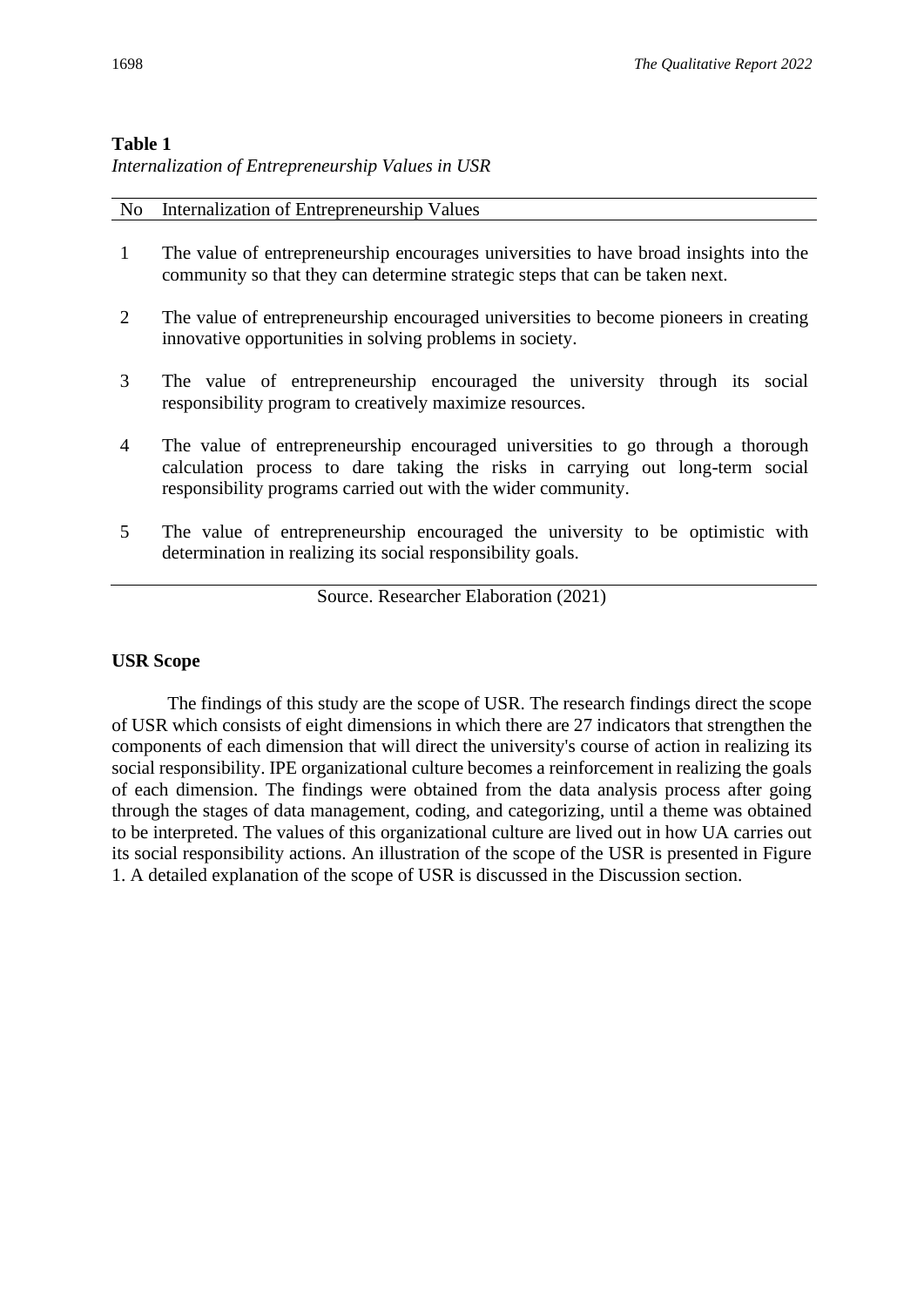



Source. Researcher Elaboration (2021)

#### **Discussion**

#### **The Organization Dimension**

This dimension contains several elements from within the organization which then contribute to how UA translates its social responsibility practices, starting with the value of work culture; namely, the organizational commitment to adhere to a certain unique culture that is considered capable of creating an atmosphere within the organization to achieve its goals. This organizational culture value is called the IPE (Integrity, Professionalism and Entrepreneurship) value. The intersection of the three values is lived and passed down in various operational programs. Tika, Linda, and Tyas, who are staff of the Research and Community Service Department from the FGD, revealed that:

From me, it's the values of IPE, then what is listed on the UC logo World Class Entrepreneur is that in terms of education, research, and community service, those values are starting to be implemented, Ma'am.

Second is management leadership, which plays a key role in leading and directing the organization to continue living its calling. Management leadership also talks about how to present leaders who can be role models and inspirations in their views on life. Starting from the Founder, then the leaders at the university who try to translate the Founder's message to the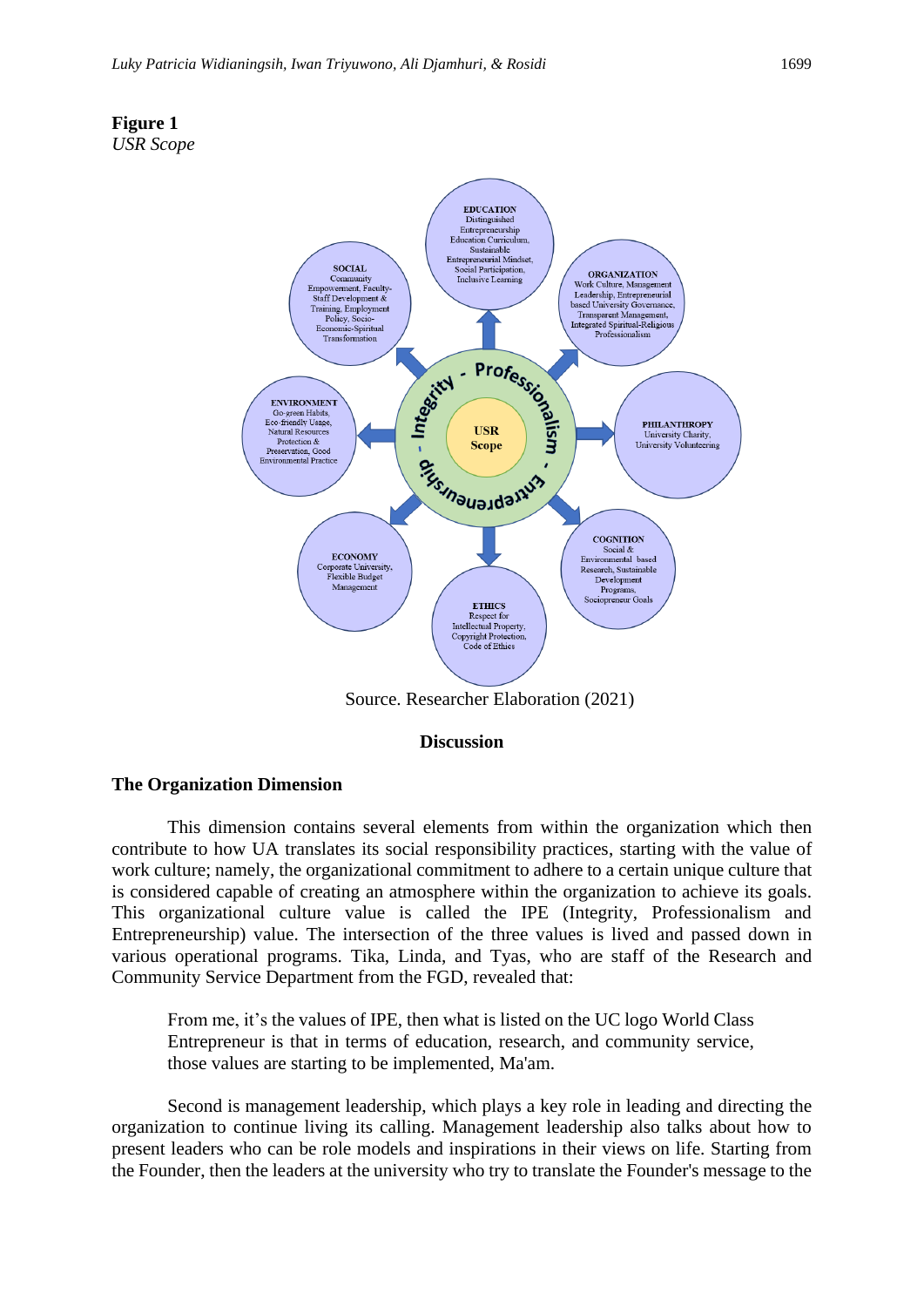level of operational action, such as the Chancellor, Head of Research and Community Service Department, and Head of Section in relation to community development. Third is entrepreneurial-based university governance. The limited resources owned by UA as a private university that must ensure its survival independently are able to hone the sensitivity of this organization to be able to have an entrepreneurial mindset in its management. This gives rise to management attitudes such as being oriented towards optimizing the available resources, focusing on achieving targeted priorities, being sensitive to community responses and needs, making risk-calculated decisions, and promoting innovation for the success of ongoing business processes. Agus's statement (Head of Community Service) below shows an example of how the principles of managing funding derived from entrepreneurial values are used in executing programs for the community.

…when we accompanied Peniwen (one of UA's target villages). That's why we don't have money, the money that comes out is only 6 million, Ma'am, from UA. But we must develop this community.

…because for that economic purpose… we always use the principle of entrepreneurship…

Fourth is transparent management. Transparency ensures that every stage of the social responsibility process and activity is carried out in an open and accountable manner. Therefore, transparency is closely related to accountability: how universities ensure that their social responsibility activities can be traced transparently for their accountability in planning, implementation, reporting and evaluation of these activities for the community. Fifth, there is an integration of spiritual-religious elements in the dynamics of the professional world. Yosoma (Rector) confirmed this:

… something that can eventually become personal belief has two aspects. The first one we must talk about, so there must be a rhetorical side which is then discussed again. Sometimes in the form of the IPE creed. But then what is important is also the implementation in the field. So, we must use that as a reference for the rhetorical discussion, the application in the field.

The statement emphasizes that the element of spirituality in the organization is something that must always be turned on. UA provides space for this element to be lived during the thick demands of a professional attitude. Regular worship meetings and customary rituals that reflect this attitude flow naturally without any dogmatic demands.

#### **The Philanthropy Dimension**

Social responsibility in a narrow sense is identical to a philanthropic activity carried out by an organization to the community. UA in this context has also built an attitude of concern for various social issues that require support. Although currently and in the future this form of social responsibility has slowly begun to be abandoned, in some activities the movement is still there. For example, when the COVID-19 pandemic became a concern for the Indonesian people, especially East Java, which at the beginning included a high incidence, UA, in coordination with the Faculty of Medicine and the Faculty of Design, carried out a philanthropic movement by providing several health equipment needs such as Personal Protective Equipment clothing, health masks, and hand sanitizers that were formulated by themselves.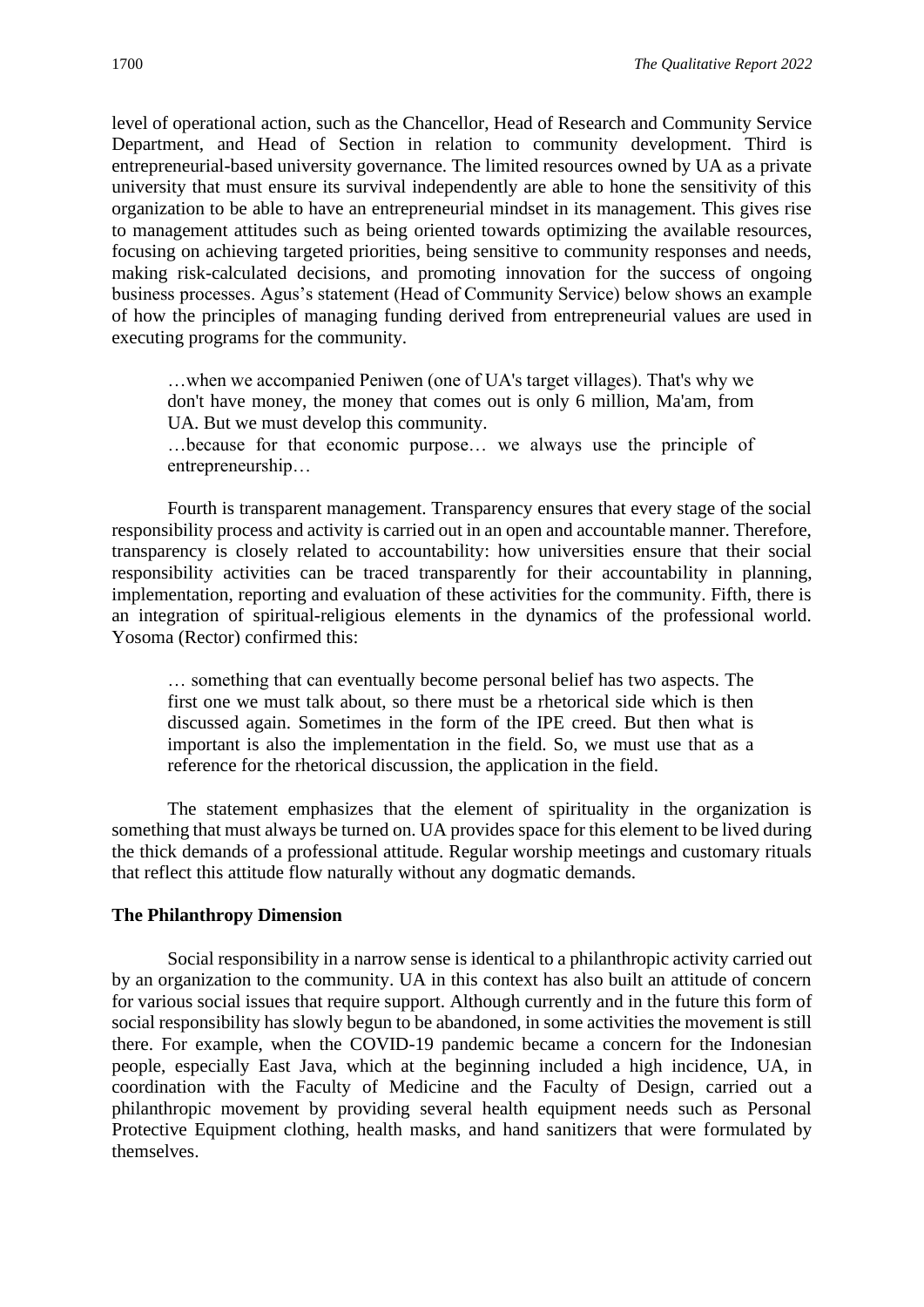In this case, the university's charitable attitude was built, an act of generosity to donate something needed by the community. The example to empathize with the distress of others is not only done by donating in the form of physical goods or certain funds, but also through an execution of volunteer actions in the form of human resources in various social and environmental problems; for example, the actions of those involved in tree planting programs in coastal areas that are experiencing environmental degradation due to abandoned garbage and the problem of coastlines being eroded by sea water. UA's action as a form of response to environmental problems is an example of an action called, 'university volunteering.' To support this, the aspect of caring for humans was also expressed by Tika, Tyas, and Linda in the FGD as follows:

…related to the aspect of caring for fellow human beings, there have been enough scholarships given by UA to not only surrounding cities, but also to Eastern Indonesia. It's for the human, for the care...

#### **Cognition Dimension**

This dimension relates to how the university manages the knowledge it has and/or believes in to solve various social and environmental problems. This aspect distinguishes the character of the social responsibility carried out by the university (USR) from the social responsibility carried out by the company (CSR). For universities whose main role is the process of managing information in generating knowledge through various activities or learning activities, this unique feature also affects how universities fulfil their social responsibilities. First is the element of building research work based on social and environmental issues. Its research is directed to become a center of change and a driver for the development of the surrounding community. Radianto as a Head of Research and Community Service Department expresses this:

... so, the role of the Research and Community Service Department is that we will help each Lecturer to be motivated and eager to make their respective contributions for the good of the community they serve...

The community can be started from the closest environment, such as the community around the UA campus… Other communities can be interpreted as people living in areas that are the object or target of our program…

Second is a sustainable development program. The focus of community service activities that have been carried out by UA is on education and entrepreneurship development in the public which is a derivative of UA's vision and mission. Third, there are elements of UA's social responsibility characteristics that lead to the goals of social entrepreneurship (sociopreneur goals). Radianto confirmed this:

One of these social problems can be solved if the community is rich in creativity and innovation so that they have a way of thinking that is always able to find solutions that answer these challenges.

…we always bring the value of entrepreneurship into programs for the community, this is already our unique identity…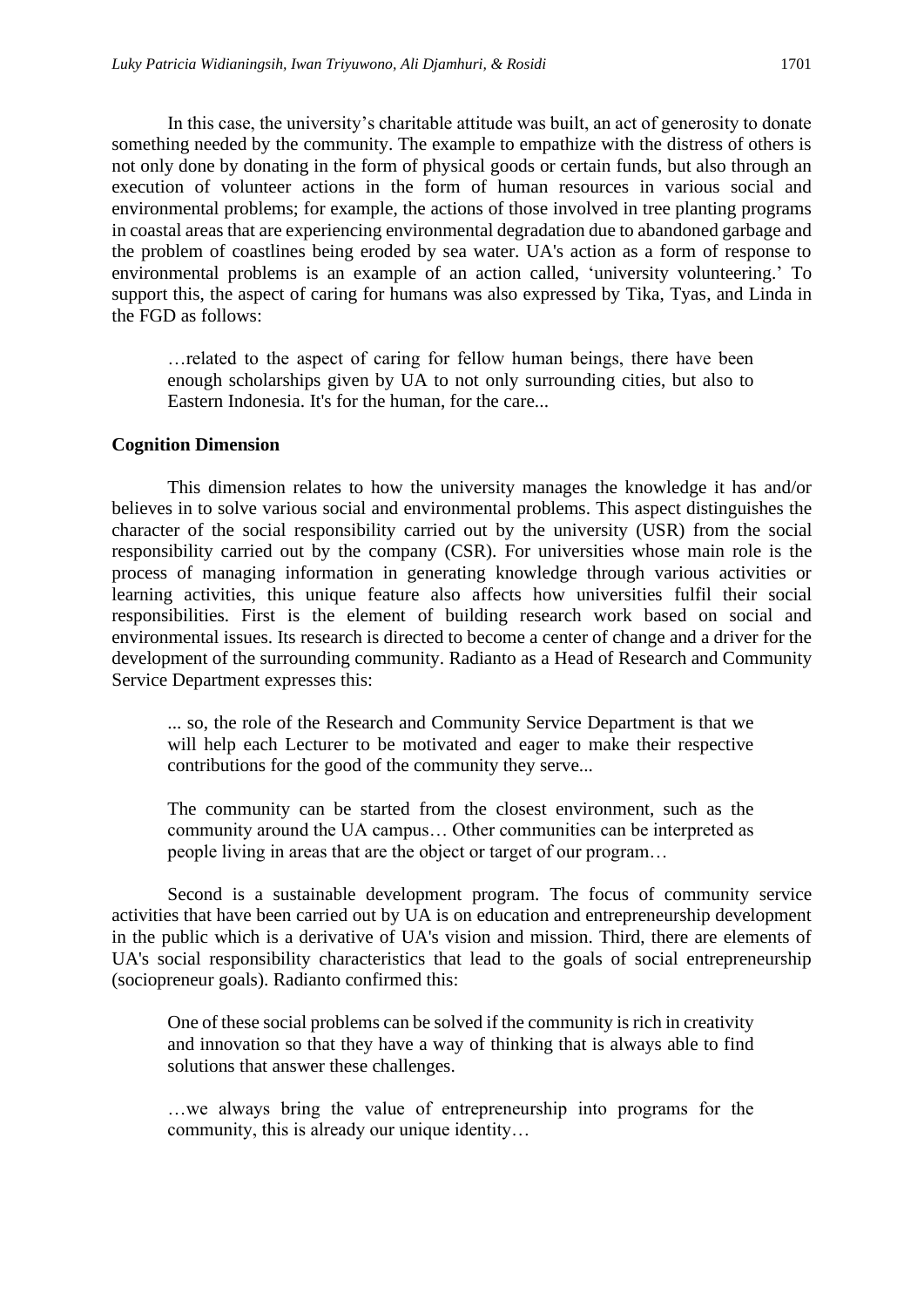This statement was also confirmed by Peni, an informant from the village community who received guidance from UA, as follows:

So, to be honest here, if for example we don't have UC, we don't have a community that has the awareness to manage tourism...

The purpose of Entrepreneurship, however, cannot be separated from the community, because an entrepreneur is not a solo player. The idea of innovation arises from observing social reality, and the impact of innovation will also return to the good of social reality.

#### **Ethics Dimension**

The university, as an academic forum in producing useful knowledge for the community, is also required to be able to give full appreciation to a work of scientific thought produced for the public interest. The elements included in this section are the protection of Intellectual Property and Copyright, as well as the existence of a Code of Ethics, which gives full respect to the original work of the UA community to avoid plagiarism. UA has realized this as a form of responsibility to the creator of the work and to the public who benefit from the work. Therefore, UA established the Intellectual Property (IP) Centre in 2019. The importance of this is confirmed by the statements of Tika, Tyas, and Linda below:

How can there be synergy starting from research to finally becoming community service and the output can be copyrighted, commercialized, or utilized by the community?

The statement from Agus, Head of Community Service, also shows it:

So, Intellectual Property, Copyright, Code of Ethic, I think this is important because usually if people are enthusiastic, they are targeted, then they may forget about legal boundaries.

This aspect is one of the characteristics of the form of social responsibility that distinguishes universities and companies. This is because the role of the university is to uphold academic responsibility in awarding the original work of its civitas. Recognition of the existence of academic works is achieved by registering them with official government institutions for recording intellectual property documents so that later they can be legally accounted for and the rights of initiatives in the form of innovative creations that have been created are protected.

#### **Economy Dimension**

The first indicator in the economic aspect is related to how the characteristics of the corporation are brought into the management of the university (corporate university). The corporate character is very strict in optimizing financial management and always presenting programs or profit centers that can become an additional source of university income. However, the purpose of this effort is to achieve the organization's sustainability goals. Agus' statement shows this point:

…for that economic purpose… we always use the principle of entrepreneurship. So, what is it? Our funds are not big, Ma'am. So, we always use the strategy of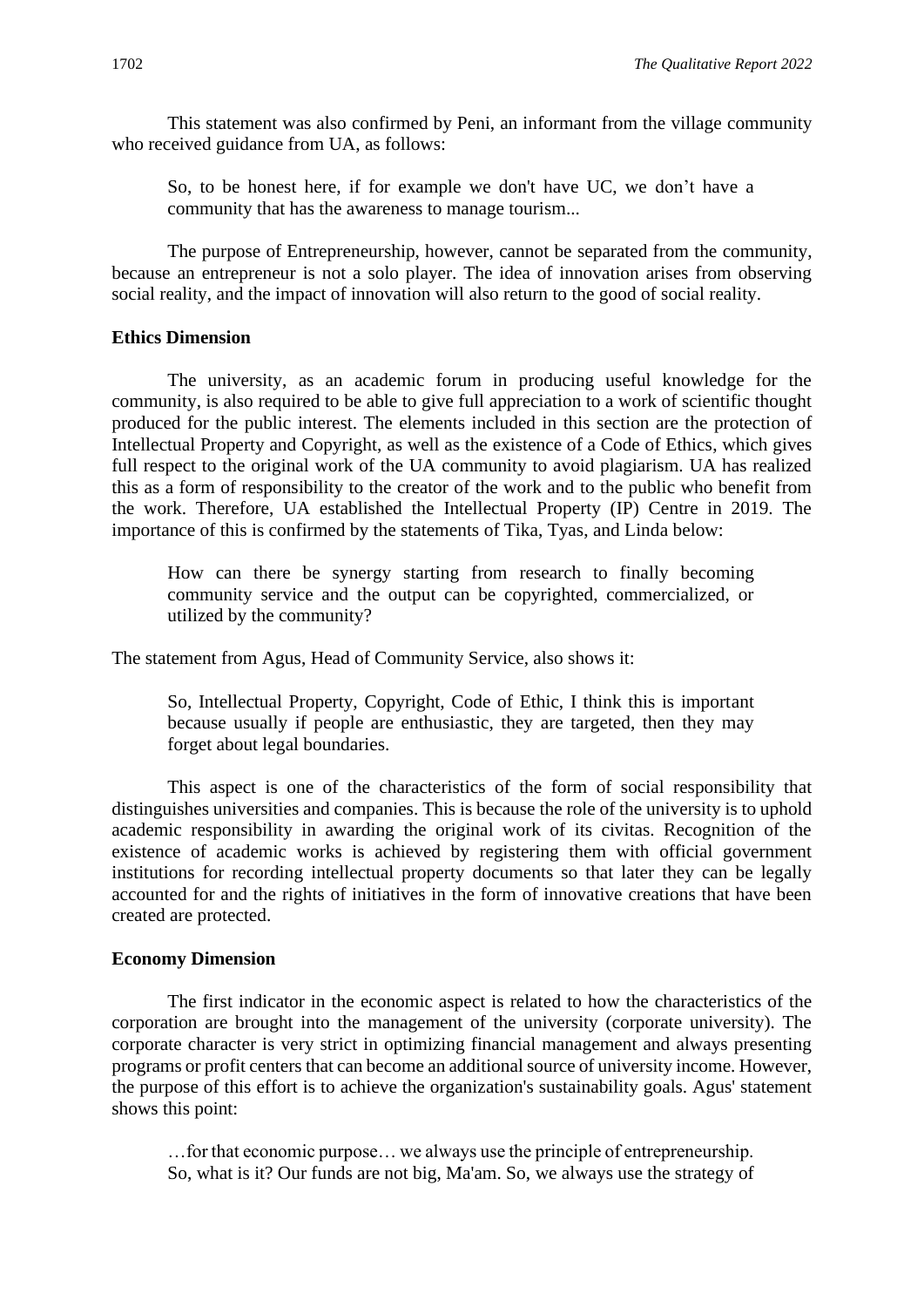multiplying issues and allies so that community programs can continue to be implemented.

Such university management encourages the implementing team for social responsibility activities to also seek creative sources of funding from other parties to expand resource capacity while also expanding the benefits of these activities.

The next indicator is related to flexible budget management. UA is a very dynamic organization so this character is very much felt in it. The consequences of these actions will certainly affect how the budgeting system is then created and implemented. The statement from Susanti, Property Management Manager who is responsible for university assets and their management, shows this. The department is also heavily involved in executing social activities for the community as a logistics provider or facilitating relations with the community.

However, in reality the plans and budgets do not match…UA is dynamic, so it adapts to the needs that are closest at that time or are the most urgent…

The existing budget management can accommodate the "wiggle room" for these dynamics. However, what should be noted in this section is not to interpret "flexibility" as a failure in estimating future conditions, but rather the possibility to still be able to capture opportunities that can be done immediately from the resources currently available.

#### **Environment Dimension**

Some of the actions that UA has taken in relation to the environment are at least in the following three broad categories: building individual habits that are oriented towards go-green habits (such as the habit of carrying a tumbler instead of using bottled water, using used paper), eco-friendly usage, protecting and preserving natural resources (such as waste management by professional vendors), and carrying out operational practices that still pay attention to balance with nature (such as maintaining greenery, collecting air conditioner waste water, arranging buildings and spaces to be environmentally friendly). Agus's statement describes the efforts that have been made by UA.

…because in the past the land around UC was unproductive land but then it could be reforested and made productive.

This is in line with Susanti's statement below:

In the area around this campus, the concept is green, so we prefer one that looks beautiful, comfortable, the birds are still chirping…

So, the leadership always emphasizes that all divisions in UA pay attention to this.

Susanti's following statement also shows examples of good environmental practice.

…waste such as disposal from the research of the Faculty of Medicine and the Faculty of Food Technology is accommodated in a holding tank for processing and then distributed to the city canal in a clean and safe condition.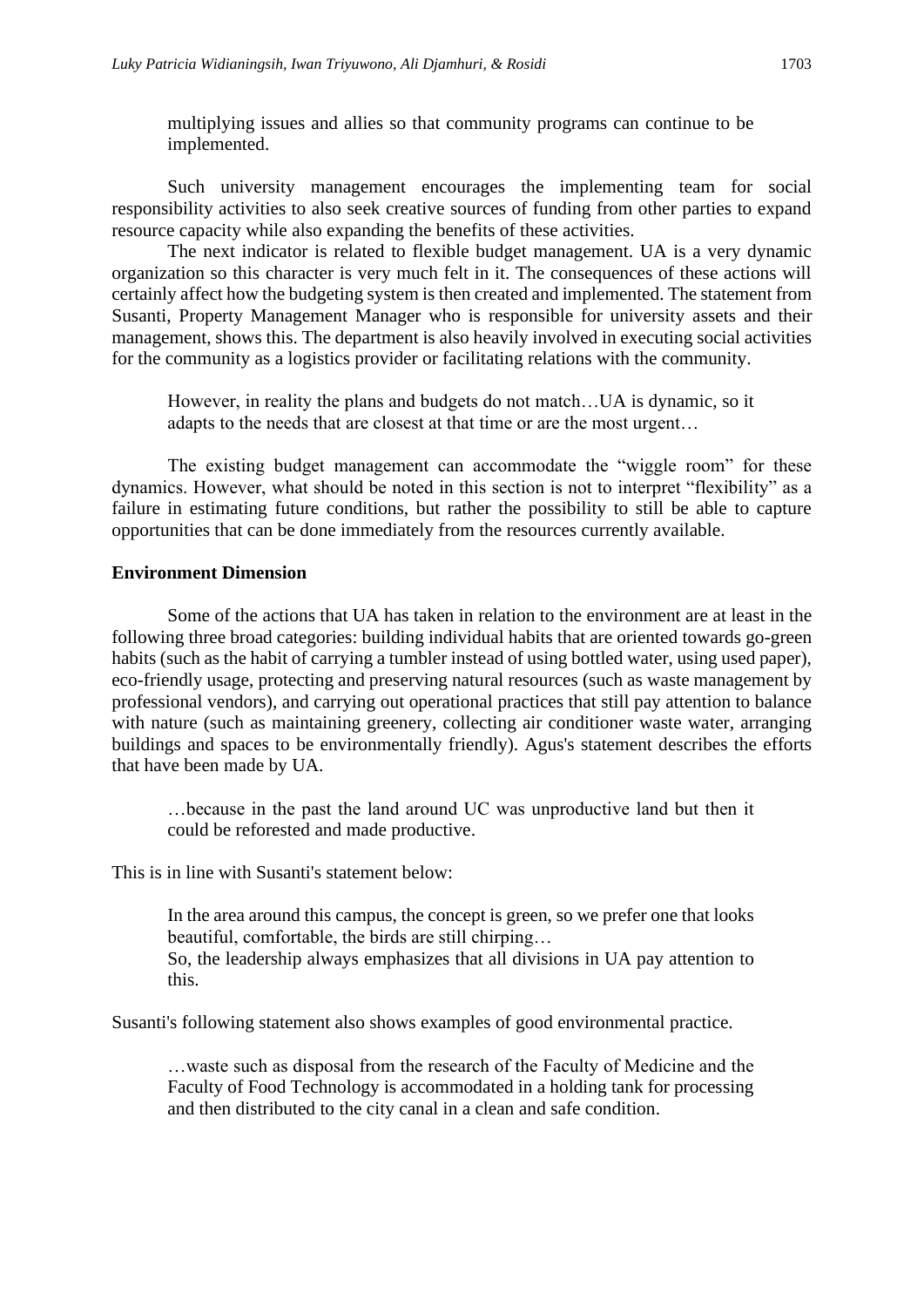Based on what has been disclosed, the operational impact of the UA and the risks that may occur from its operations can be managed through good planning from the start. The management has put forward the principles of safety and balance with nature.

#### **Social Dimension**

This aspect relates to the university's efforts to fulfil its social responsibilities to the community; both those outside the university (external) and members of the community within the university itself (internal). The research findings confirm that the goal to be achieved from various external community service actions is to empower the community. Agus's statement confirms this:

…we have just entered the variety of physical, blind, and deaf disabilities. Only three. So, this is a challenge because there are quite a lot of friends in this group, but they have never been touched from the entrepreneurial side.

…we do more to strengthen the capacity of the people. How do they realize there are many potentials that can be developed economically, to become economically fruitful?

This statement was also confirmed by Peni, an informant from the villagers:

So, the assistance from UA in all the efforts made is about how to empower its human resources, which is the most important thing.

Empowerment means helping communities to find their potential (both local resources and personal abilities) that can increase opportunities to improve welfare and assist and nurture until the program objectives are achieved.

Meanwhile, for the internal community, UA is more directed at providing opportunities for sustainable self-development through various competency training (faculty-staff development and training), as well as providing a policy that ensures equality and justice for its citizens. UA ensures that the employment policy adheres to the principles of fairness and equality to obtain equal opportunities for self-development, promotion, and other benefits according to its capabilities. One of them is evidenced by a transparent individual performance measurement system so that every individual can plan, monitor, and evaluate his own achievements for every detail of the activities he seeks openly at any time on the application system that has been provided. Then there is also a bonus system and income adjustment based on the measured performance score. All these actions ultimately have an impact on changes in the community, not only economically, but socially, and in their spiritual experience. Dion, an informant from the community where the Foundation where he works received assistance from UA, told how the USR activities carried out by UA provided a wider social multiplier effect for the community. The following are excerpts:

There is one example when we encourage them to also work in their hometown, their territory, their own area, right, they can do something with their knowledge, with all the things that they have received, right.

Then they can also facilitate their family to be better, economically their family can also be helped, their parents' economic status can increase too.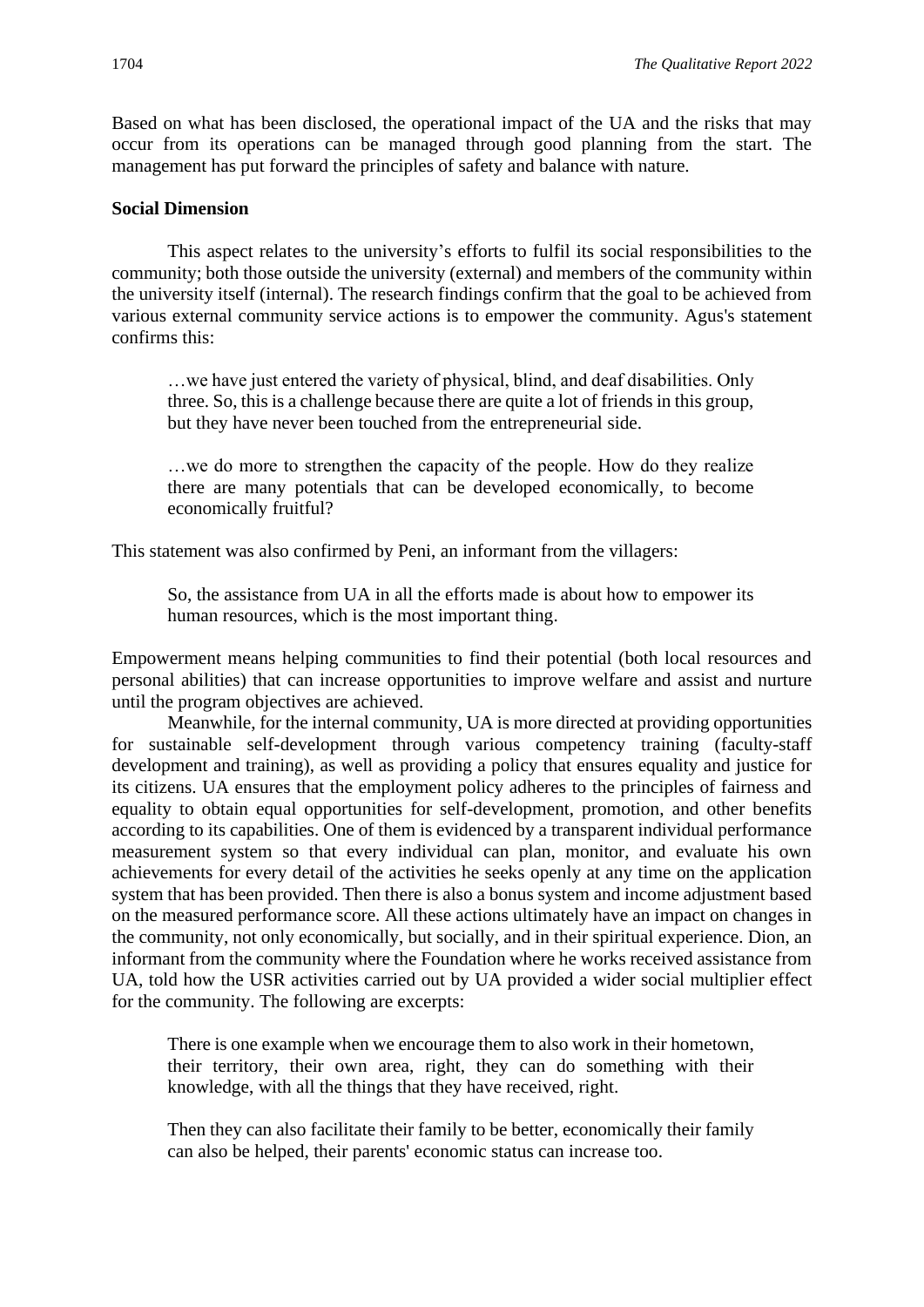UA comes with a Distinguished Entrepreneurship Education Curriculum for all courses offered to the community. This is the first indicator in this dimension. Yosoma emphasized that entrepreneurship can be a force that is integrated into all scientific fields.

Entrepreneurship is a generic topic, so it means that it will be applied later, and can be collaborated anywhere. You can also collaborate with engineering people, you can collaborate with medical people, you can collaborate with accounting people, you can collaborate with anyone. But that's our spirit, don't lose it.

While other universities still focus on creating a skilled workforce, UA focuses on creating job creators.

The next second indicator is related to building a sustainable entrepreneurial mindset. This means that when an entrepreneur designs and operates their business, they also consider the environmental and social consequences of their operational processes. UA has a special faculty that provides entrepreneurship courses, including the initiation of learning approaches, content of topics studied, and project execution of these courses. The faculty is called the School of Entrepreneurship and Humanities (SEH). UA through SEH, in collaboration with an established partnership with the GRI (Global Reporting Initiatives) institution, has begun to integrate sustainability issues and topics in the curriculum design of Entrepreneurship courses and student business projects. Yosoma shows how the role of the entrepreneurial mindset in directing the way of thinking and acting.

…so, in UA it is sensitivity to other people's needs, then creativity to be able to come up with a solution that the user really likes and then the ability to execute actions…

… the principles of entrepreneurship can be used by anyone, not just traders. So even a pastor who is sensitive to the need of others must be good.

UA also implements community service actions and research in the field by involving students so that they are accustomed to honing their scientific and entrepreneurial abilities to help provide solutions to problems in social reality. This indicator is referred to as 'social participation.' In addition, during their learning journey, the students are really led to feel a real entrepreneurial experience. This learning process is called 'inclusive learning.' This provision will help the graduates to have an attitude value that is able to see the situation in social reality, as well as being involved in solving social problems. This meaning is found in the following FGD excerpt which describes the involvement of students in activities with socio-ecological objectives:

…beginning with humans when the vision and mission of being an entrepreneur is like that, there have been quite several scholarships given by UA to hhh not only in nearby cities but also in Eastern Indonesia. It's for the human, for the care...

…the last few years the activities were cooperation with Research and Community Service Department. For example, last year, my friends went to several community health centers, yes, there were also those the previous year again in 2018 went to Kenjeran (coastal areas in East Java) to plant trees and so on...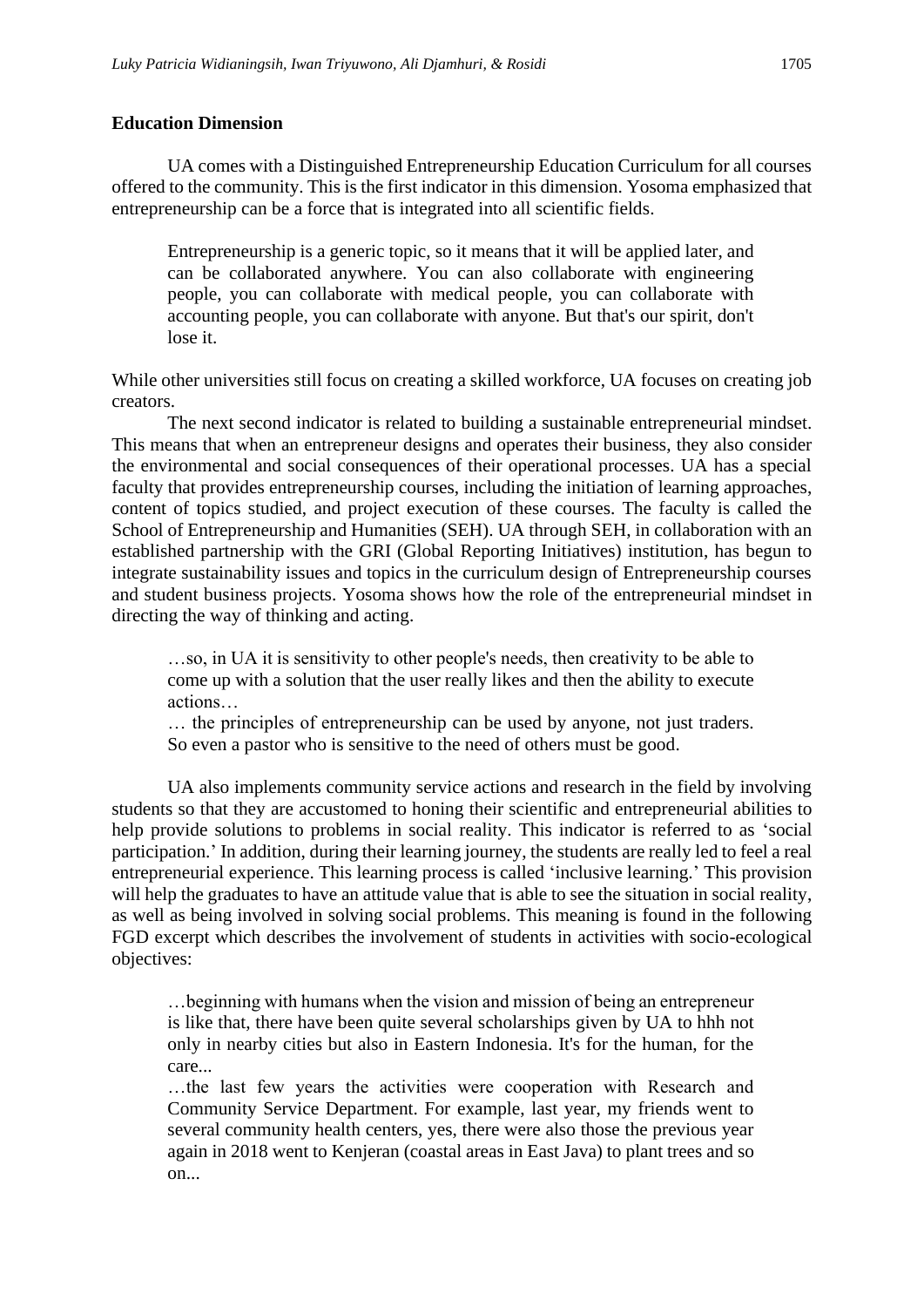From the explanation above, the characteristics of entrepreneurship and the goals of its struggle are always lived out in how UA fulfils its social responsibilities as a university. UA can realize its social transformation goals with entrepreneurial values through these comprehensive social responsibility actions. The strength of the value of integrity makes the UA team trustworthy by the public. This is as good as the value of Professionalism, which also strengthens them with full competence in completing every work of service for the community.

The scope of the USR describes the extent to which UA has pursued its social responsibility actions, so this subsection presents the areas that are the embodiment of the USR. Everything is well-integrated and harmonious, which leads to a common goal; namely, how UA as a university fulfils its social responsibilities to internal and external parties. The scope of the USR model of this study deepens the results of previous empirical research such as the findings of Vallaeys (2013), which only divides into educational, cognitive, organizational, and environmental aspects, and the findings of Ali, et al. (2020) through its thematic analysis that reveals nine dimensions of the USR scope. The findings of the USR scope from this study are more comprehensive and harmonious in strengthening USR action. The elements in the eight dimensions strengthen the contribution of their respective roles.

From all the previous discussion, we can conclude that entrepreneurial values can strengthen how universities fulfil their social responsibilities to society. USR is a comprehensive action carried out by universities voluntarily because of the awareness of responsibility for not only external parties (communities outside the university) but also internal parties within the university. The dimensions and indicators that make up the scope of USR show the breadth of social responsibility issues within a university, as well as emphasize the social responsibility characteristics of universities that distinguish them from companies. The university has strengths in the education, cognition, and ethics dimensions in fulfilling its social responsibilities; this is related to the role it has as an educational institution. The findings also confirm that organizational culture can be a driving force that inspires and drives USR action. The findings of this study are at the level of concept theorization in the form of conceptual innovations from the scope of USR (dimensions and indicators) that strengthen the development of related accounting science.

This research has implications for how universities can contribute to the role of providing education through internalizing the meaning of USR to create future leaders with social and ecological insight. The cultural values of Integrity, Professionalism and Entrepreneurship (IPE) that have been firmly embedded in USR practice at UA provide practical implications for UA Leaders and Management to be able to always maintain and live these values in the future. The results also confirm that the use of critical and innovative thinking through the design of an approach that integrates other social sciences; namely ecology and feminism, in a transformative perspective can be used to understand reality. The transformative ecofeminism approach can produce a more comprehensive form of USR because of a sound representation of reality, as well as being more socially and ecologically harmonious. The findings of this study also provide policy implications, especially for village officials, city/regional governments, and the private sector, so that they can become university partners in designing and implementing programs that favor social and natural environmental issues. Findings from these local universities can provide insight into USR practices globally on what values are considered important to shape and realize a harmonious and impactful USR.

Research limitations that occur due to restrictions on access to data documentation include the presentation of financial statements containing the consequences of managing environmental management activities and costs, disclosing policies on the treatment of fixed assets in wastewater management installations, and reports on invoices for waste management vendors. The researcher only obtained the data information through interviews conducted by matching the data mining from the Asset Management Manager and the Accounting and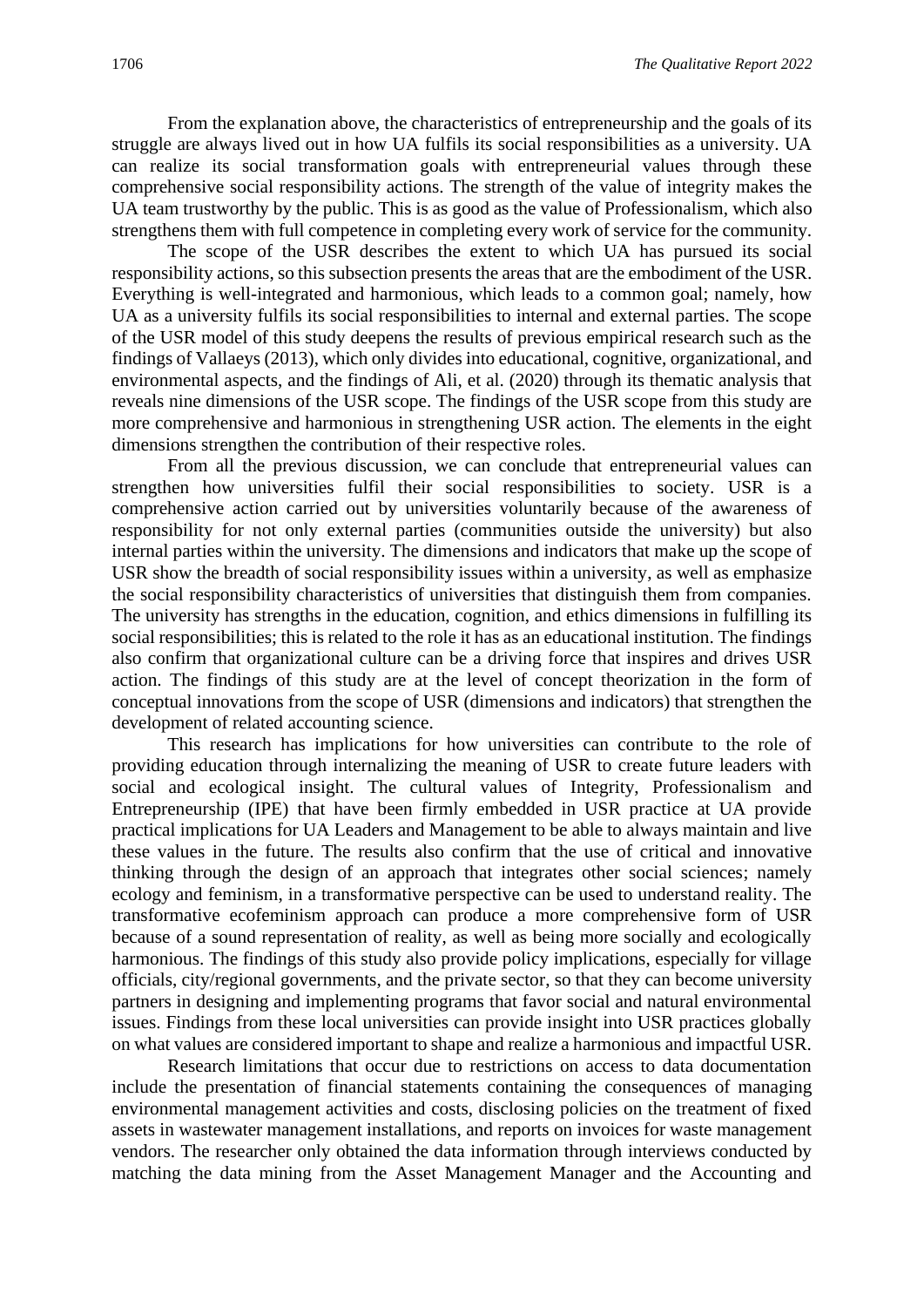Finance Manager. This has the potential to limit the breadth of the final findings and suggestions that can be made by researchers.

#### **References**

- Ali, M., Mustapha, T. I., Osman, S. B., & Hassan, U. (2020). University social responsibility (USR): An evolution of the concept and its thematic analysis, *Journal of Cleaner Production*, *286*(3). https://doi.org/10.1016/j.jclepro.2020.124931.
- Alonso-Almeida, M. M., Marimon, F., Casani, F., & Rodriguez-Pomeda, J. (2014). Diffusion of sustainability reporting in universities: Current situation and future perspective. *Journal of Cleaner Production, 106,* 1-11. https://doi.org/10.1016/j.jclepro.2014.02.008
- Alshuwaikhat, H. M., & Abubakar, I. (2008). An integrated approach to achieving campus sustainability: Assessment of the current campus environmental management practices. *Journal of Cleaner Production*, *16*(16), 1777–1785. https://doi.org/10.1016/j.jclepro.2007.12.002.
- Ariesanti, A., Sutanto, A., & Bidayati, U. (2018). Online disclosure of university environmental responsibility: A case of Indonesia. *Advances in Economics, Business and Management Research, 92*, 401-409. https://doi.org/10.2991/icame-18.2019.44
- Bernardo, M. A. C., Butcher, J., & Howard, P. (2012). An international comparison of community engagement in higher education. *International Journal of Educational Development*, *32*(1), 187–192. https://doi.org/10.1016/j.ijedudev.2011.04.008
- Becker, F. (2010). *Green spirituality: Toward an ecological ethics in theological reflection and praxis*. [Master's thesis, Stellenbosch University].
- Belyaeva, Z., Scagnelli, S. D., Thomas, M., & Cisi, M. (2018). Student perceptions of university social responsibility: Implications from an empirical study in France, Italy and Russia. *World Review of Entrepreneurship, Management and Sust. Development. 14*(1/2), 23-41. https://doi.org/10.1504/WREMSD.2018.089094
- Buhr, N., & Reiter, S. (2014). Environmental disclosure and accountability: An ecofeminist perspective. Retrieved from: www.researchgate.net/publication/ 228605089.
- Creswell, J. W. (2013). *Qualitative inquiry & research design: Choosing among five approaches* (3 rd ed.) SAGE.
- Gomez-Vasquez, L. (2015). The importance of university social responsibility in Hispanic America: A responsible trend in developing countries. In G. Eweje (Ed.), *Critical studies on corporate responsibility, governance and sustainability* (pp. 241-268). Emerald Group Publishing Limited.
- Gomez-Vaquez, L., & Vargas Preciado, L. (2015). CSR trends in the top 100 US business schools: A theory practice relationship. *Education and corporate social responsibility: International perspectives developments in corporate governance and responsibility*, *4*, 155-183. https://doi.org/10.1108/S2043-0523(2013)0000004010
- Greenwood, D. J., & Levin, M. (1998). *Introduction to action research: Social research for social change*. SAGE.
- Hernández, M. I., & Mainardes, E. W. (2016). University social responsibility: A student base analysis in Brazil. *International Review on Public and Nonprofit Marketing, 13*(2), 151- 169. https://doi.org/10.1007/S12208-016-0158-7
- Ismail, Z., & Shujaat, N. (2019). CSR in universities: A case study on internal stakeholder perception of university social responsibility. *Advances in Social Sciences Research Journal, 6*(1), 75-90. https://doi.org/10.14738/assrj.61.5256
- Kang, L. (2015). A theoretical hypothesis on ferris wheel model of university social responsibility. *World Academy of Science, Engineering and Technology International*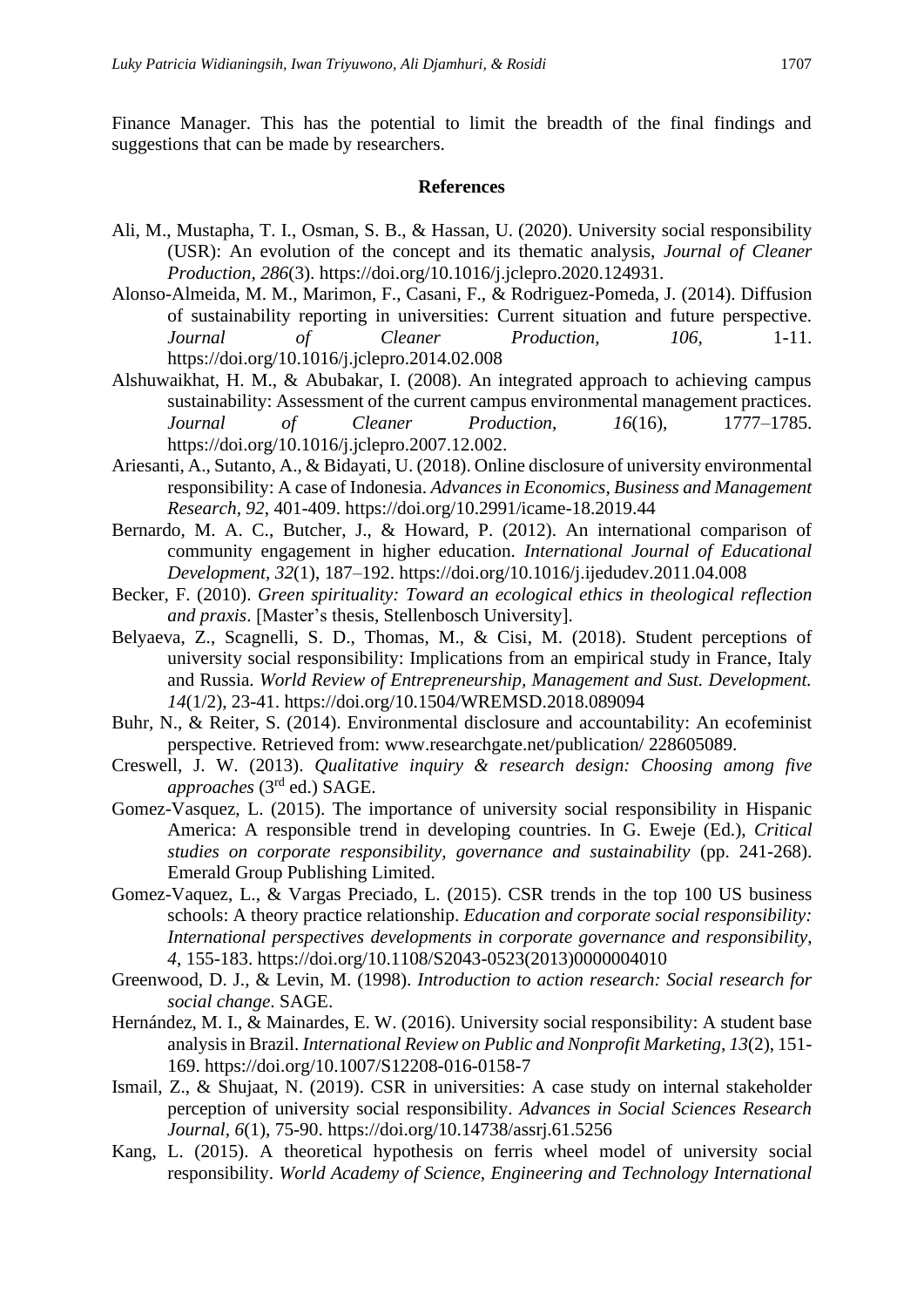*Journal of Educational and Pedagogical Sciences*. *9*(7), 2600-2604. https://doi.org/10.5281/zenodo.1123759

- Llewelyn, S. (2003). What counts as "theory" in qualitative management and accounting research? Introducing five levels of theorizing. *Accounting, Auditing & Accountability Journal*, *16*(4), 662-708. https://doi.org/10.1108/09513570310492344
- Mainardes, E. W., Alves, H., Raposo, M., & Domingues, M. J. C. S. (2012). Marketing in higher education: A comparative analysis of the Brazil and Portuguese case. *Int Rev Public Nonprofit Mark, 9*(1)*,* 43-63. https://doi.org/10.1007/s12208-011-0077-6
- Merriam, S. B., & Tisdell, E. J. (2016). *Qualitative research: A guide to design and implementation*. John Wiley & Sons., Inc, United States of America.
- Matten, D., & Moon, J. (2004). Corporate social responsibility education in Europe. *Journal of Business Ethics, 54*(4), 323-337.
- Megawangi, Ratna. (1999). *Membiarkan berbeda?: Sudut pandang baru tentang relasi gender*. Penerbit Mizan, Bandung.
- Nejati, M., Shafaei, A., Salamzadeh, Y., & Daraei, M. (2011). Corporate social responsibility and universities: A study of top 10 world universities' websites. *African Journal of Business Management*, *5*(2), 440-447.
- Nejati, M., Salamzadeh, Y., and Sharafi, F. (2010). Environmental sustainability: A study of world leading universities. *Proceedings of International Conference on Environmental Research and Technology*, Malaysia, 175-178.
- Ragazzi, M., & Ghidini, F. (2017). Environmental sustainability of universities: Critical analysis of a green ranking. *Energy Procedia*, *119*, 111-120. https://doi.org/10.1016/j.egypro.2017.07.054
- Reinharz, S. (1992). *Feminist methods in social research.* Oxford University Press.
- Reyes, William David. (2017). *Social justice and the environment: Why ecofeminism is the answer.* [Master's Thesis, San Francisco State University].
- Setiawan, C., & Davianti, A. (2018). University social responsibility (USR): A study of top Indonesian universities. *Proceeding International Seminar on Accounting for Society, 1*(1), 199-205.
- Tong, R. P. (2006). *Feminist thought*. Penerbit Jalasutra.
- United Nations. (2015). 5 Ps of sustainable development, UN sustainable development goals. Retrieved from: http://www.waynevisser.com/report/sdgs-finalised-text.
- UA. (2019). *Prospectus 2018-2019 University*. Internal Document. East Java.
- UA. (2020a). *Research Strategic Plan Universitas*. Internal Document. East Java.
- UA. (2020b). *Community Service Strategic Plan*. Internal Document. East Java.
- Vallaeys, F. (2018). University social responsibility: A mature and responsible definition. *Higher Education in the World*. From *Global University Network for Innovation*, *5,* 88- 96.
- Vallaeys, F. (2013). *Defining social responsibility: A matter of philosophical urgency for universities*. http://www.guninetwork.org/articles/defining-social-responsibilitymatter- philosophical-urgency-universities.
- Vasilescu, R., Barna, C., Epure, M., & Baicu, C. (2010). Developing university responsibility: A model for the challenge of the new civil society. *Procedia Social and Behavioral Sciences*, *2,* 4177-4182. https://doi.org/10.1016/j.sbspro.2010.03.660
- Wing-Hung Lo, C., Xue Pang, R., Eqri, C. P., & Hon-Ying Li, P. (2017) University Social Responsibility: Conceptualization and Assessment Framework. In D. T. L. Shek & R. M. Hollister (Eds.), *University social responsibility and quality of life* (pp. 37-59). Springer.
- World Business Council for Sustainable Development (WBCSD). (2002). *The business case for sustainable development*. Geneva.